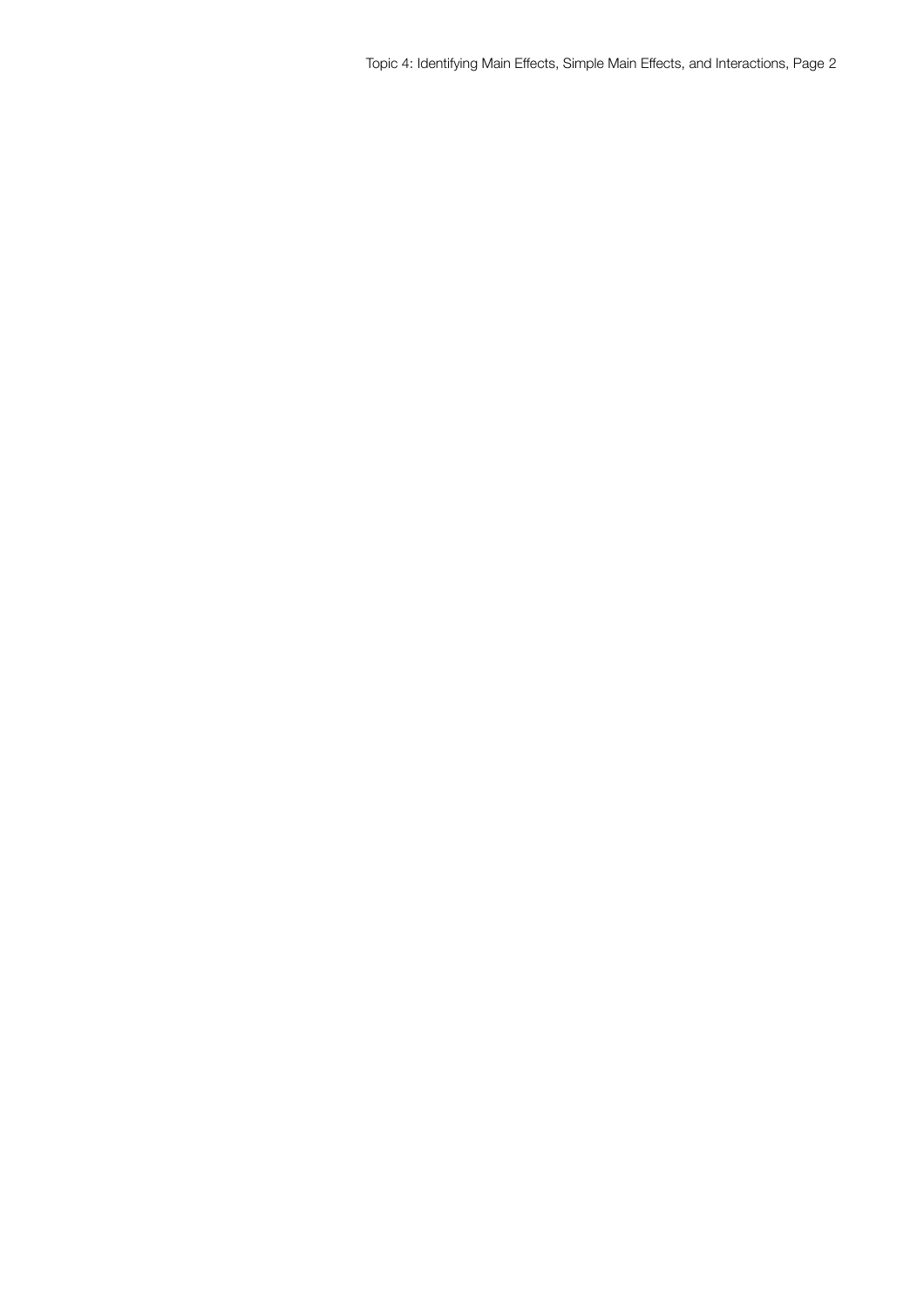

## **A) Consider the following interaction plot**

1) Identify the value of each of the four cell means from the graph above

| $A_1B_1$ cell mean: | $A_2B_1$ cell mean:                      |
|---------------------|------------------------------------------|
| $A_1B_2$ cell mean: | A <sub>2</sub> B <sub>2</sub> cell mean: |

### **2) For each of the level means:**

a) Identify the pair of cell mean numerical values that comprise its components

| Level<br>mean  | Comprising<br>cell means | Value of<br>mean | Level<br>mean  | Comprising<br>cell means | Value of<br>mean |
|----------------|--------------------------|------------------|----------------|--------------------------|------------------|
| A <sub>1</sub> |                          |                  | B <sub>1</sub> |                          |                  |
| A <sub>2</sub> |                          |                  | B <sub>2</sub> |                          |                  |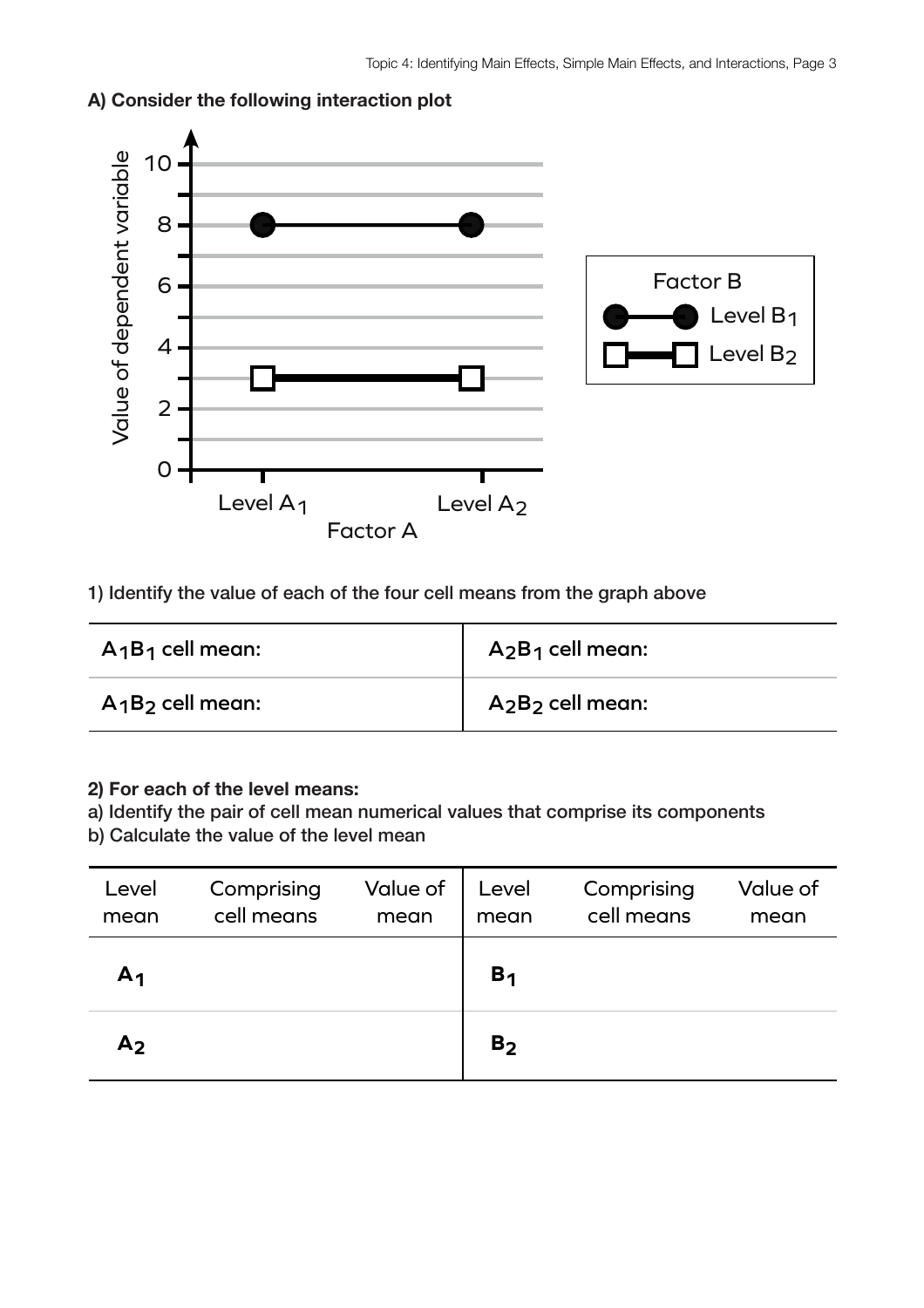a) Identify the appropriate pair of level means that are compared to test the effect

b) Find the size of the Main Effect (the difference between the pair of means)

c) Determine whether the Main Effect is significant

| Main<br>Effect                | Pair of means<br>to be compared | Size of<br>effect | Significant<br>effect? |
|-------------------------------|---------------------------------|-------------------|------------------------|
| A<br>$(A_1 \text{ vs. } A_2)$ |                                 |                   | YIN                    |
| в<br>$(B_1 \text{ vs. } B_2)$ |                                 |                   | YIN                    |

*Assume that a pair of means differs significantly if their difference is THREE or more*

## **4) For each of the four Simple Main Effects:**

a) Identify the appropriate pair of cell means that are compared to test the effect

b) Find the size of the Simple Main Effect (the difference between the pair of means)

c) Determine whether the Simple Main Effect is significant

| <b>Simple Main</b><br>Effect                        | Pair of means<br>to be compared | Size of<br>effect | Significant<br>effect? |
|-----------------------------------------------------|---------------------------------|-------------------|------------------------|
| A at $B_1$<br>$(A_1B_1 \text{ vs. } A_2B_1)$        |                                 |                   | Y   N                  |
| $A$ at $B2$<br>$(A_1B_2 \text{ vs. } A_2B_2)$       |                                 |                   | Y   N                  |
| <b>B</b> at $A_1$<br>$(A_1B_1 \text{ vs. } A_1B_2)$ |                                 |                   | Y   N                  |
| $B$ at $A_2$<br>$(A_2B_1 \text{ vs. } A_2B_2)$      |                                 |                   | Y   N                  |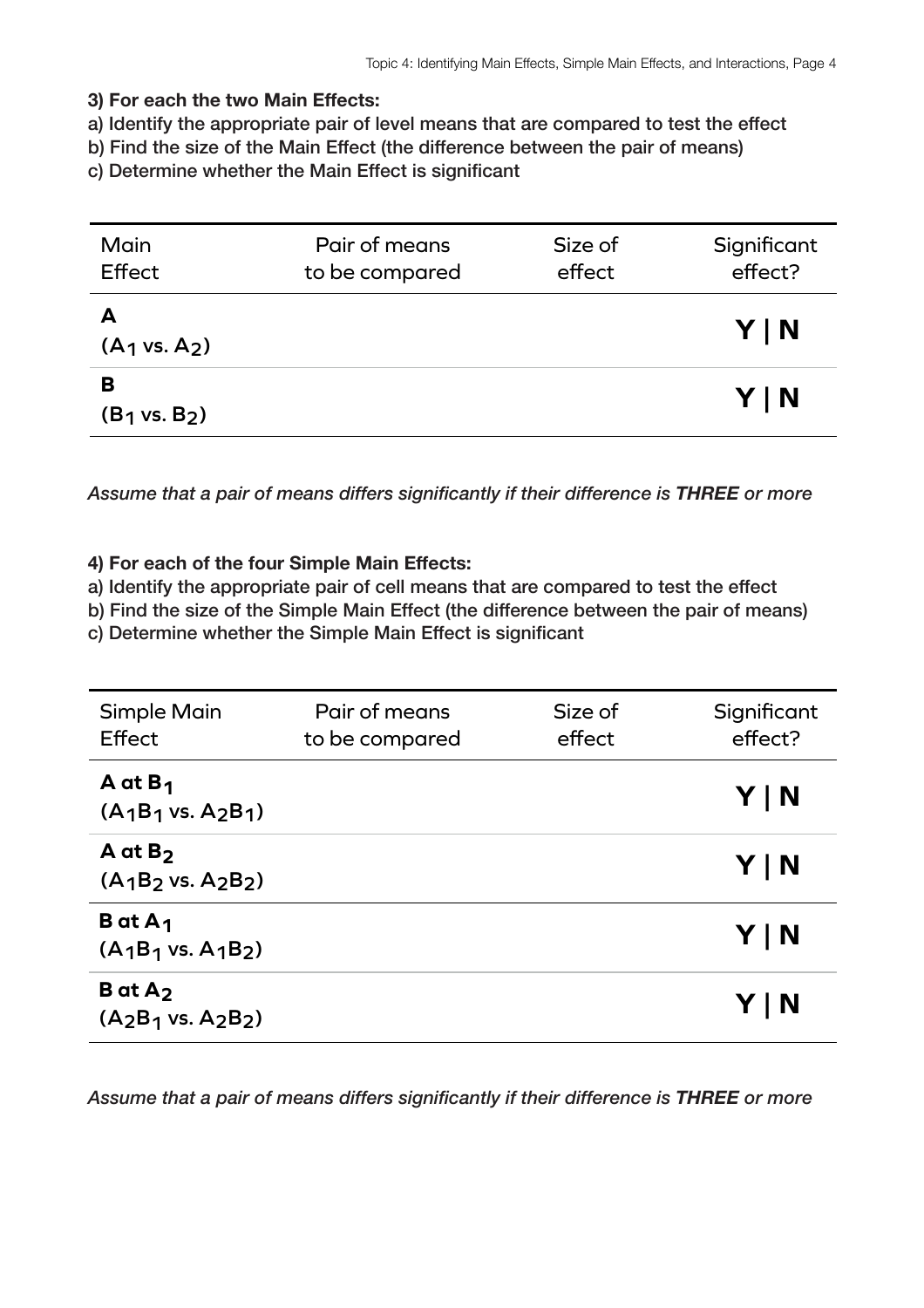- a) Both effects are *significant* and in the *same direction*, the sizes of the effects do not matter
- b) Both effects are *non-significant*, in which case the sizes and directions of the effects are irrelevant
- 5) Are any of the following pairs of effects in statistical agreement?

| a) Simple Main Effect of A at B <sub>1</sub> , Simple Main Effect of A at B <sub>2</sub> ? $\bigtriangleup \bigtriangledown$ |       |  |
|------------------------------------------------------------------------------------------------------------------------------|-------|--|
| b) Main effect of A, Simple Main Effect of A at B1                                                                           | A   D |  |
| c) Main effect of A, Simple Main Effect of A at B2                                                                           | A   D |  |

- d) Do any of your answers for (a) to (c) above imply a significant interaction?  $\mathbf{Y} \mid \mathbf{N}$
- 6) Are any of the following pairs of effects in statistical agreement?

| a) Simple Main Effect of B at A <sub>1</sub> , Simple Main Effect of B at A <sub>2</sub> ? $\mathbf{A} \mid \mathbf{D}$ |       |  |
|-------------------------------------------------------------------------------------------------------------------------|-------|--|
| b) Main effect of B, Simple Main Effect of B at A1                                                                      | A   D |  |
| c) Main effect of B, Simple Main Effect of B at A2                                                                      | A   D |  |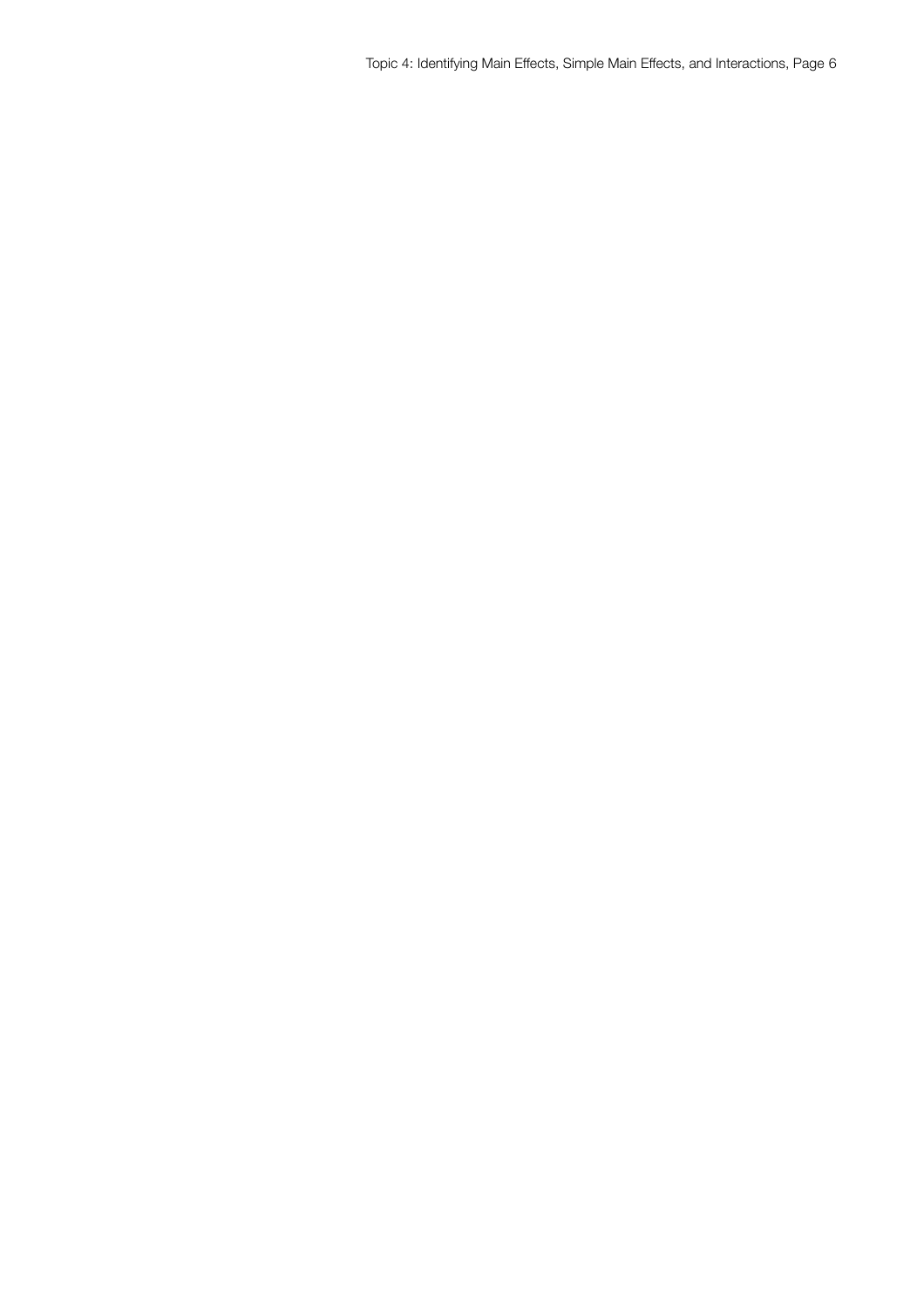

## **B) Consider the following interaction plot**

1) Identify the value of each of the four cell means from the graph above

| $A_1B_1$ cell mean: | $A_2B_1$ cell mean: |
|---------------------|---------------------|
| $A_1B_2$ cell mean: | $A_2B_2$ cell mean: |

# **2) For each of the level means:**

a) Identify the pair of cell mean numerical values that comprise its components

| Level<br>mean  | Comprising<br>cell means | Value of<br>mean | Level<br>mean  | Comprising<br>cell means | Value of<br>mean |
|----------------|--------------------------|------------------|----------------|--------------------------|------------------|
| А1             |                          |                  | B <sub>1</sub> |                          |                  |
| A <sub>2</sub> |                          |                  | B <sub>2</sub> |                          |                  |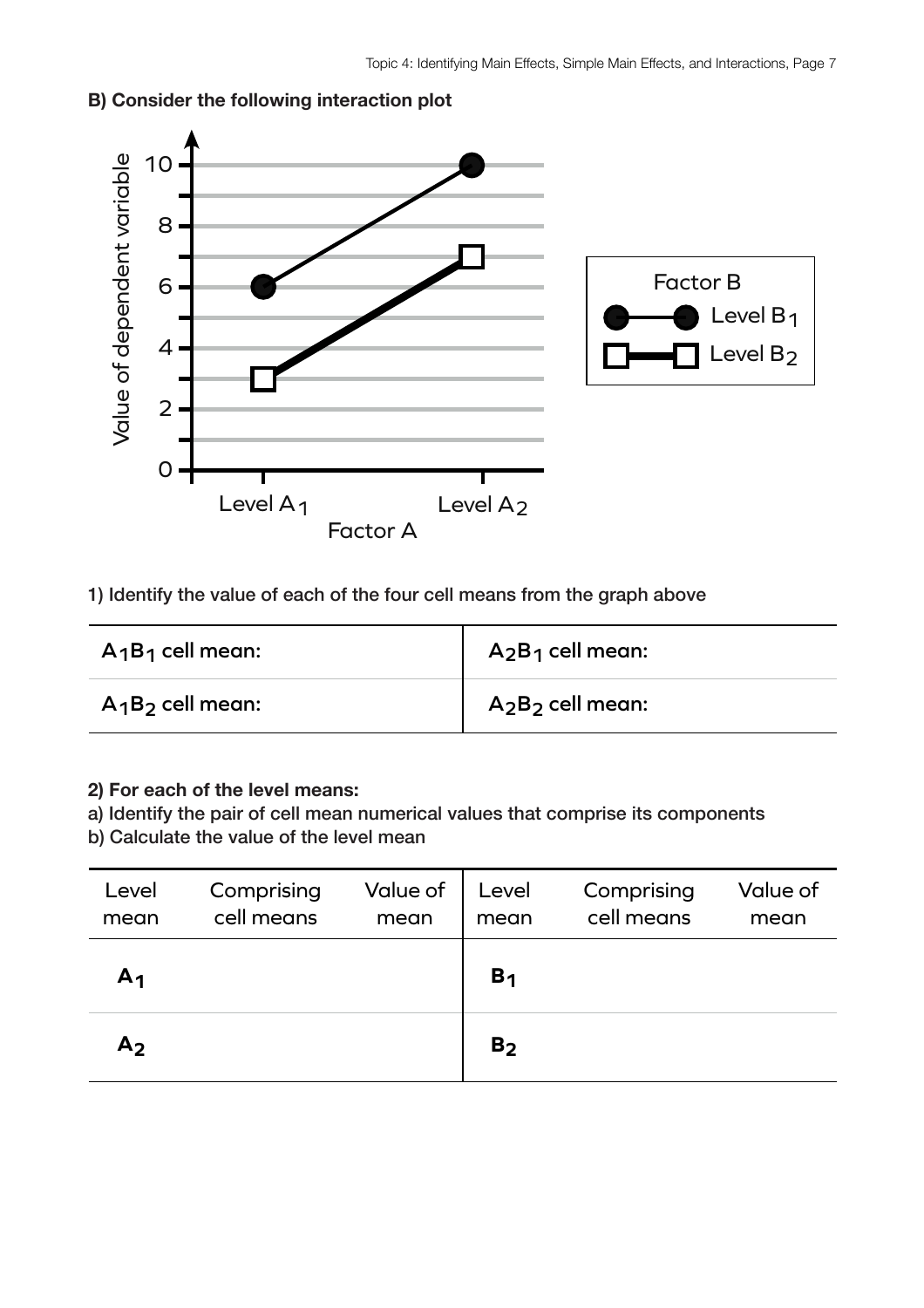a) Identify the appropriate pair of level means that are compared to test the effect

b) Find the size of the Main Effect (the difference between the pair of means)

c) Determine whether the Main Effect is significant

| Main<br>Effect                | Pair of means<br>to be compared | Size of<br>effect | Significant<br>effect? |
|-------------------------------|---------------------------------|-------------------|------------------------|
| A<br>$(A_1 \text{ vs. } A_2)$ |                                 |                   | YIN                    |
| в<br>$(B_1 \text{ vs. } B_2)$ |                                 |                   | YIN                    |

*Assume that a pair of means differs significantly if their difference is THREE or more*

## **4) For each of the four Simple Main Effects:**

a) Identify the appropriate pair of cell means that are compared to test the effect

b) Find the size of the Simple Main Effect (the difference between the pair of means)

c) Determine whether the Simple Main Effect is significant

| <b>Simple Main</b><br>Effect                        | Pair of means<br>to be compared | Size of<br>effect | Significant<br>effect? |
|-----------------------------------------------------|---------------------------------|-------------------|------------------------|
| A at $B_1$<br>$(A_1B_1 \text{ vs. } A_2B_1)$        |                                 |                   | Y   N                  |
| $A$ at $B2$<br>$(A_1B_2 \text{ vs. } A_2B_2)$       |                                 |                   | Y   N                  |
| <b>B</b> at $A_1$<br>$(A_1B_1 \text{ vs. } A_1B_2)$ |                                 |                   | Y   N                  |
| $B$ at $A_2$<br>$(A_2B_1 \text{ vs. } A_2B_2)$      |                                 |                   | Y   N                  |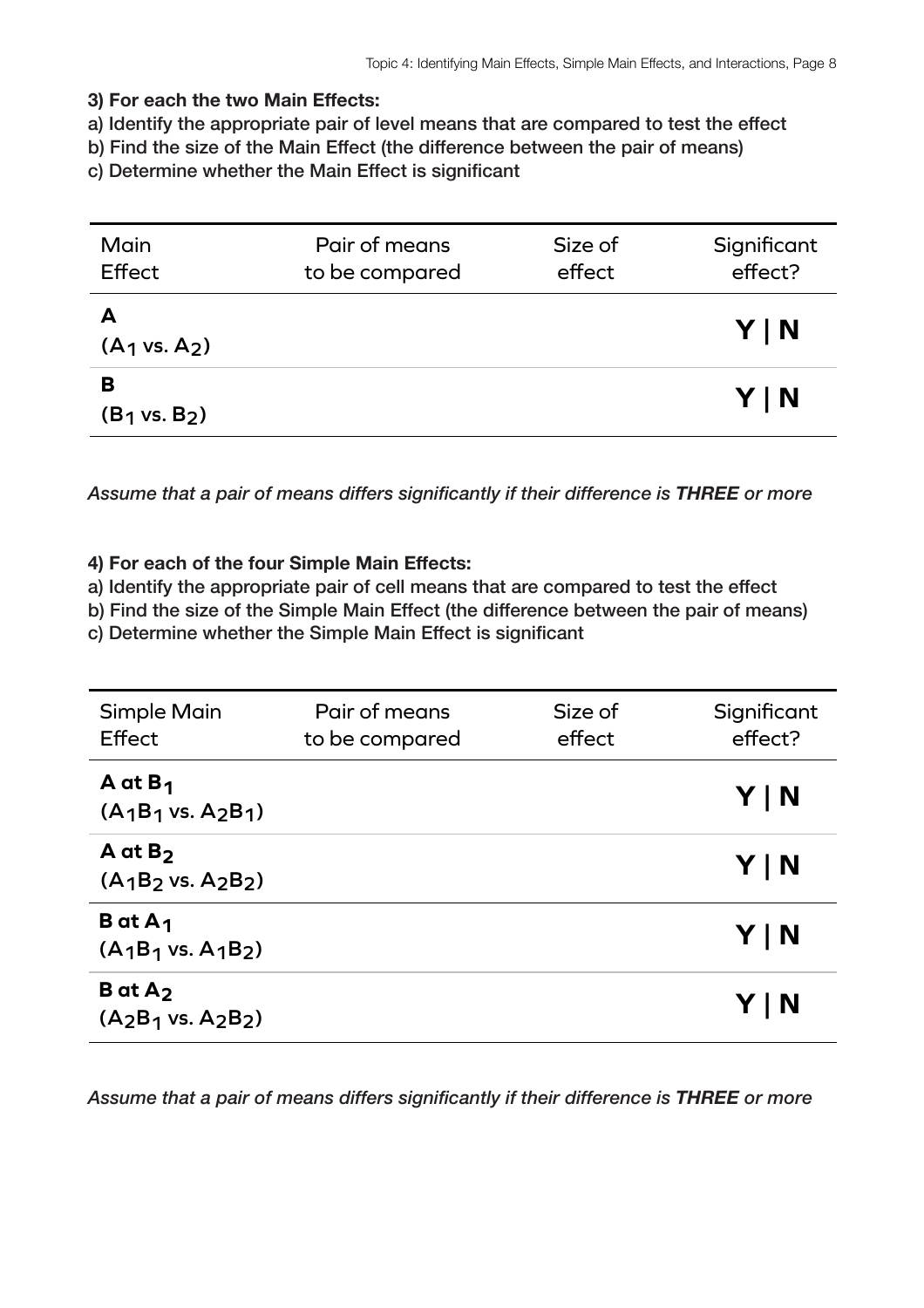- a) Both effects are *significant* and in the *same direction*, the sizes of the effects do not matter
- b) Both effects are *non-significant*, in which case the sizes and directions of the effects are irrelevant
- 5) Are any of the following pairs of effects in statistical agreement?

| a) Simple Main Effect of A at B <sub>1</sub> , Simple Main Effect of A at B <sub>2</sub> ? $\bigtriangleup \bigtriangledown$ |       |  |
|------------------------------------------------------------------------------------------------------------------------------|-------|--|
| b) Main effect of A, Simple Main Effect of A at B1                                                                           | A   D |  |
| c) Main effect of A, Simple Main Effect of A at B2                                                                           | A   D |  |

- d) Do any of your answers for (a) to (c) above imply a significant interaction?  $\mathbf{Y} \mid \mathbf{N}$
- 6) Are any of the following pairs of effects in statistical agreement?

| a) Simple Main Effect of B at A <sub>1</sub> , Simple Main Effect of B at A <sub>2</sub> ? $\mathbf{A} \mid \mathbf{D}$ |       |  |
|-------------------------------------------------------------------------------------------------------------------------|-------|--|
| b) Main effect of B, Simple Main Effect of B at A1                                                                      | A   D |  |
| c) Main effect of B, Simple Main Effect of B at A2                                                                      | A   D |  |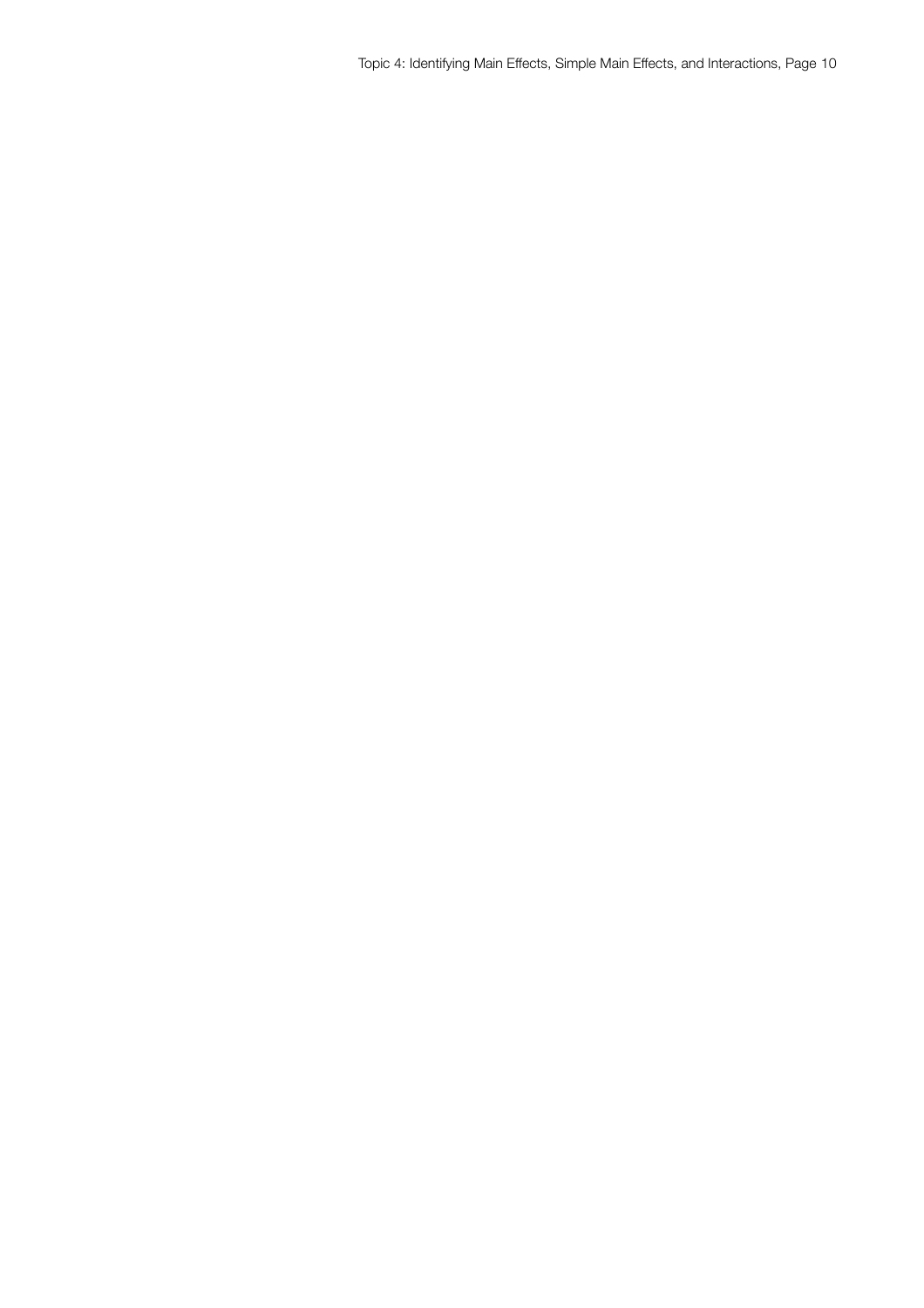

# **C) Consider the following interaction plot**

1) Identify the value of each of the four cell means from the graph above

| $A_1B_1$ cell mean: | $A_2B_1$ cell mean: |
|---------------------|---------------------|
| $A_1B_2$ cell mean: | $A_2B_2$ cell mean: |

## **2) For each of the level means:**

a) Identify the pair of cell mean numerical values that comprise its components

| Level<br>mean  | Comprising<br>cell means | Value of<br>mean | Level<br>mean  | Comprising<br>cell means | Value of<br>mean |
|----------------|--------------------------|------------------|----------------|--------------------------|------------------|
| A <sub>1</sub> |                          |                  | B <sub>1</sub> |                          |                  |
| A <sub>2</sub> |                          |                  | B <sub>2</sub> |                          |                  |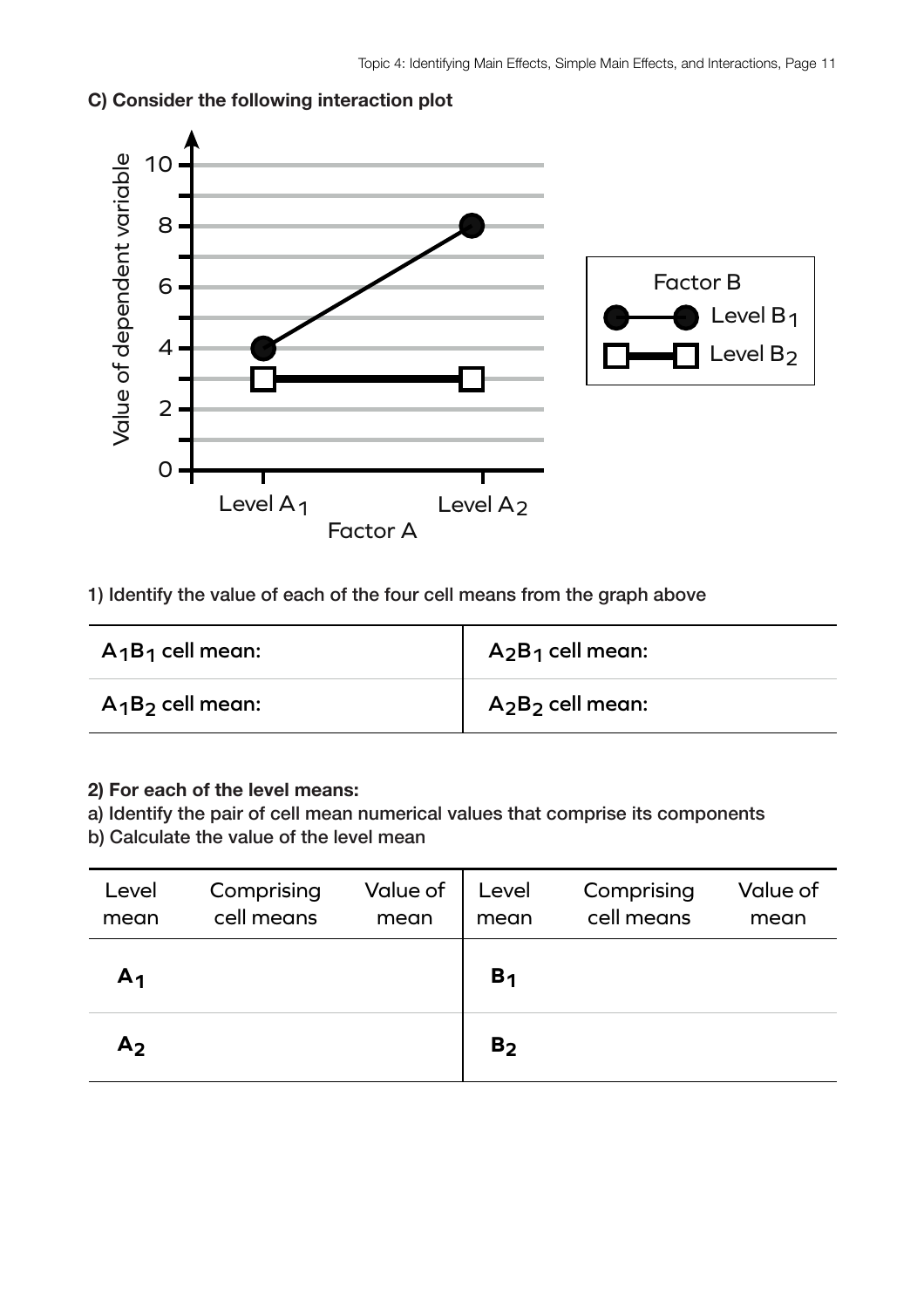a) Identify the appropriate pair of level means that are compared to test the effect

b) Find the size of the Main Effect (the difference between the pair of means)

c) Determine whether the Main Effect is significant

| Main<br>Effect                | Pair of means<br>to be compared | Size of<br>effect | Significant<br>effect? |
|-------------------------------|---------------------------------|-------------------|------------------------|
| $(A_1 \text{ vs. } A_2)$      |                                 |                   | YIN                    |
| в<br>$(B_1 \text{ vs. } B_2)$ |                                 |                   | YIN                    |

*Assume that a pair of means differs significantly if their difference is THREE or more*

### **4) For each of the four Simple Main Effects:**

a) Identify the appropriate pair of cell means that are compared to test the effect

b) Find the size of the Simple Main Effect (the difference between the pair of means)

c) Determine whether the Simple Main Effect is significant

| <b>Simple Main</b><br>Effect                        | Pair of means<br>to be compared | Size of<br>effect | Significant<br>effect? |
|-----------------------------------------------------|---------------------------------|-------------------|------------------------|
| A at $B_1$<br>$(A_1B_1 \text{ vs. } A_2B_1)$        |                                 |                   | Y   N                  |
| $A$ at $B_2$<br>$(A_1B_2 \text{ vs. } A_2B_2)$      |                                 |                   | Y   N                  |
| <b>B</b> at $A_1$<br>$(A_1B_1 \text{ vs. } A_1B_2)$ |                                 |                   | Y   N                  |
| $B$ at $A_2$<br>$(A_2B_1 \text{ vs. } A_2B_2)$      |                                 |                   | Y   N                  |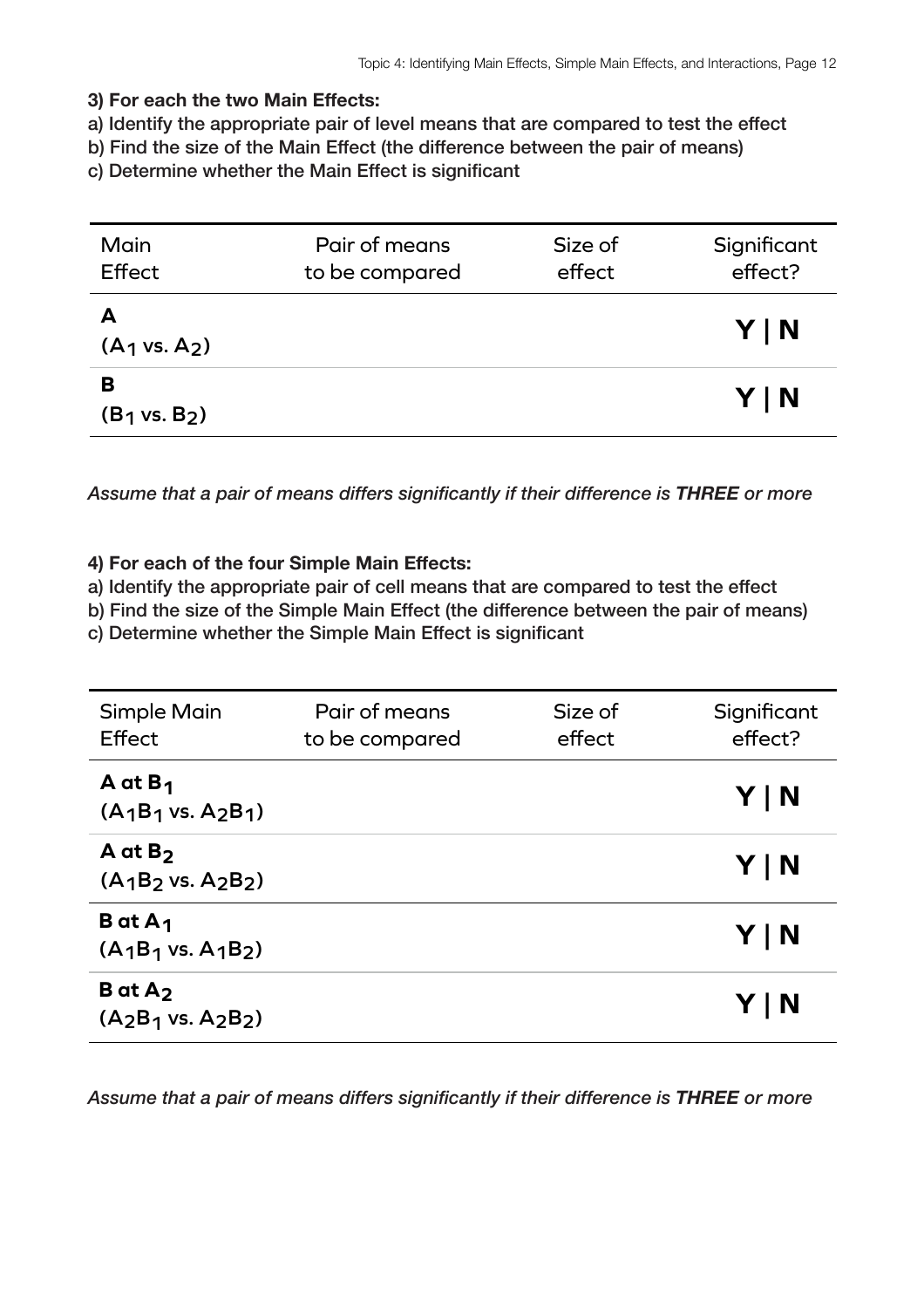- a) Both effects are *significant* and in the *same direction*, the sizes of the effects do not matter
- b) Both effects are *non-significant*, in which case the sizes and directions of the effects are irrelevant
- 5) Are any of the following pairs of effects in statistical agreement?

| a) Simple Main Effect of A at B <sub>1</sub> , Simple Main Effect of A at B <sub>2</sub> ? $\bigtriangleup \bigtriangledown$ |       |  |
|------------------------------------------------------------------------------------------------------------------------------|-------|--|
| b) Main effect of A, Simple Main Effect of A at B1                                                                           | A   D |  |
| c) Main effect of A, Simple Main Effect of A at B2                                                                           | A   D |  |

- d) Do any of your answers for (a) to (c) above imply a significant interaction?  $\mathbf{Y} \mid \mathbf{N}$
- 6) Are any of the following pairs of effects in statistical agreement?

| a) Simple Main Effect of B at A <sub>1</sub> , Simple Main Effect of B at A <sub>2</sub> ? $\blacktriangle$   D |       |  |
|-----------------------------------------------------------------------------------------------------------------|-------|--|
| b) Main effect of B, Simple Main Effect of B at A1                                                              | A   D |  |
| c) Main effect of B, Simple Main Effect of B at A2                                                              | A   D |  |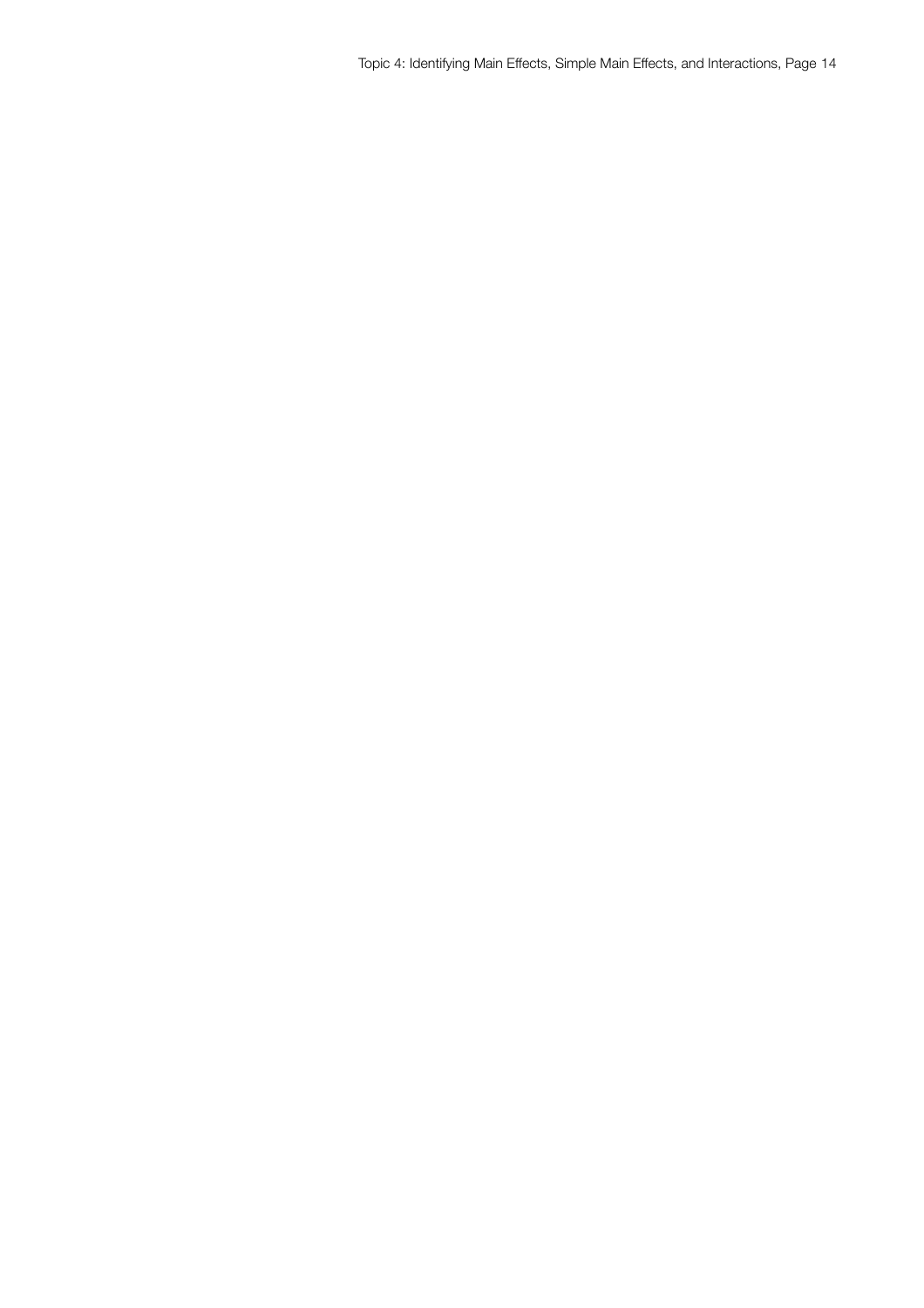

# **D) Consider the following interaction plot**

# **1) Identify the value of each of the four cell means from the graph above**

| $A_1B_1$ cell mean: | $A_2B_1$ cell mean: |
|---------------------|---------------------|
| $A_1B_2$ cell mean: | $A_2B_2$ cell mean: |

## **2) For each of the level means:**

a) Identify the pair of cell mean numerical values that comprise its components

| Level<br>mean  | Comprising<br>cell means | Value of<br>mean | Level<br>mean  | Comprising<br>cell means | Value of<br>mean |
|----------------|--------------------------|------------------|----------------|--------------------------|------------------|
| А1             |                          |                  | B <sub>1</sub> |                          |                  |
| A <sub>2</sub> |                          |                  | B <sub>2</sub> |                          |                  |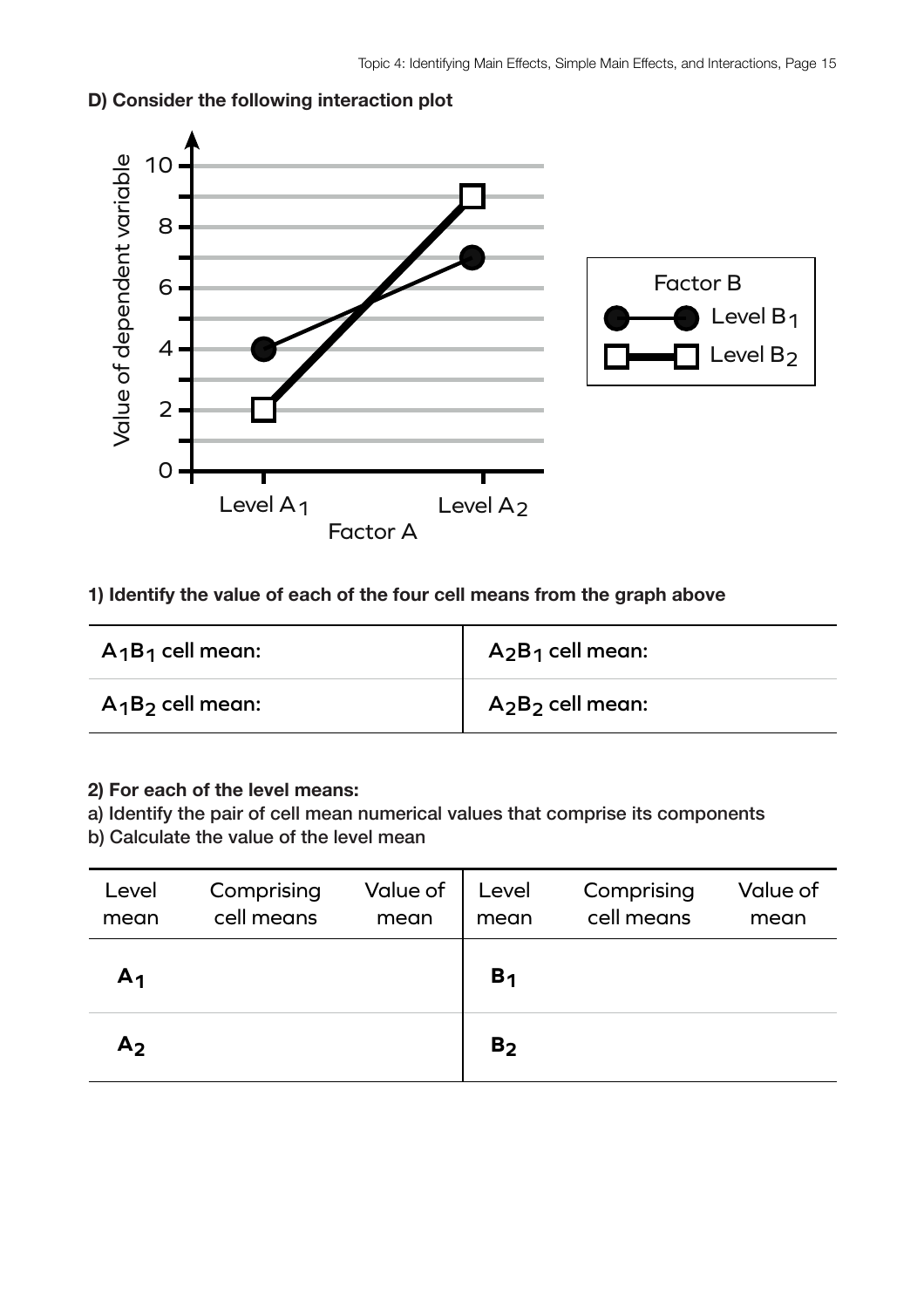a) Identify the appropriate pair of level means that are compared to test the effect

b) Find the size of the Main Effect (the difference between the pair of means)

c) Determine whether the Main Effect is significant

| Main<br>Effect                | Pair of means<br>to be compared | Size of<br>effect | Significant<br>effect? |
|-------------------------------|---------------------------------|-------------------|------------------------|
| А<br>$(A_1 \text{ vs. } A_2)$ |                                 |                   | YIN                    |
| в<br>$(B_1 \text{ vs. } B_2)$ |                                 |                   | YIN                    |

*Assume that a pair of means differs significantly if their difference is THREE or more*

### **4) For each of the four Simple Main Effects:**

a) Identify the appropriate pair of cell means that are compared to test the effect

b) Find the size of the Simple Main Effect (the difference between the pair of means)

c) Determine whether the Simple Main Effect is significant

| <b>Simple Main</b><br>Effect                        | Pair of means<br>to be compared | Size of<br>effect | Significant<br>effect? |
|-----------------------------------------------------|---------------------------------|-------------------|------------------------|
| A at $B_1$<br>$(A_1B_1 \text{ vs. } A_2B_1)$        |                                 |                   | Y   N                  |
| $A$ at $B_2$<br>$(A_1B_2 \text{ vs. } A_2B_2)$      |                                 |                   | Y   N                  |
| <b>B</b> at $A_1$<br>$(A_1B_1 \text{ vs. } A_1B_2)$ |                                 |                   | Y   N                  |
| $B$ at $A_2$<br>$(A_2B_1 \text{ vs. } A_2B_2)$      |                                 |                   | Y   N                  |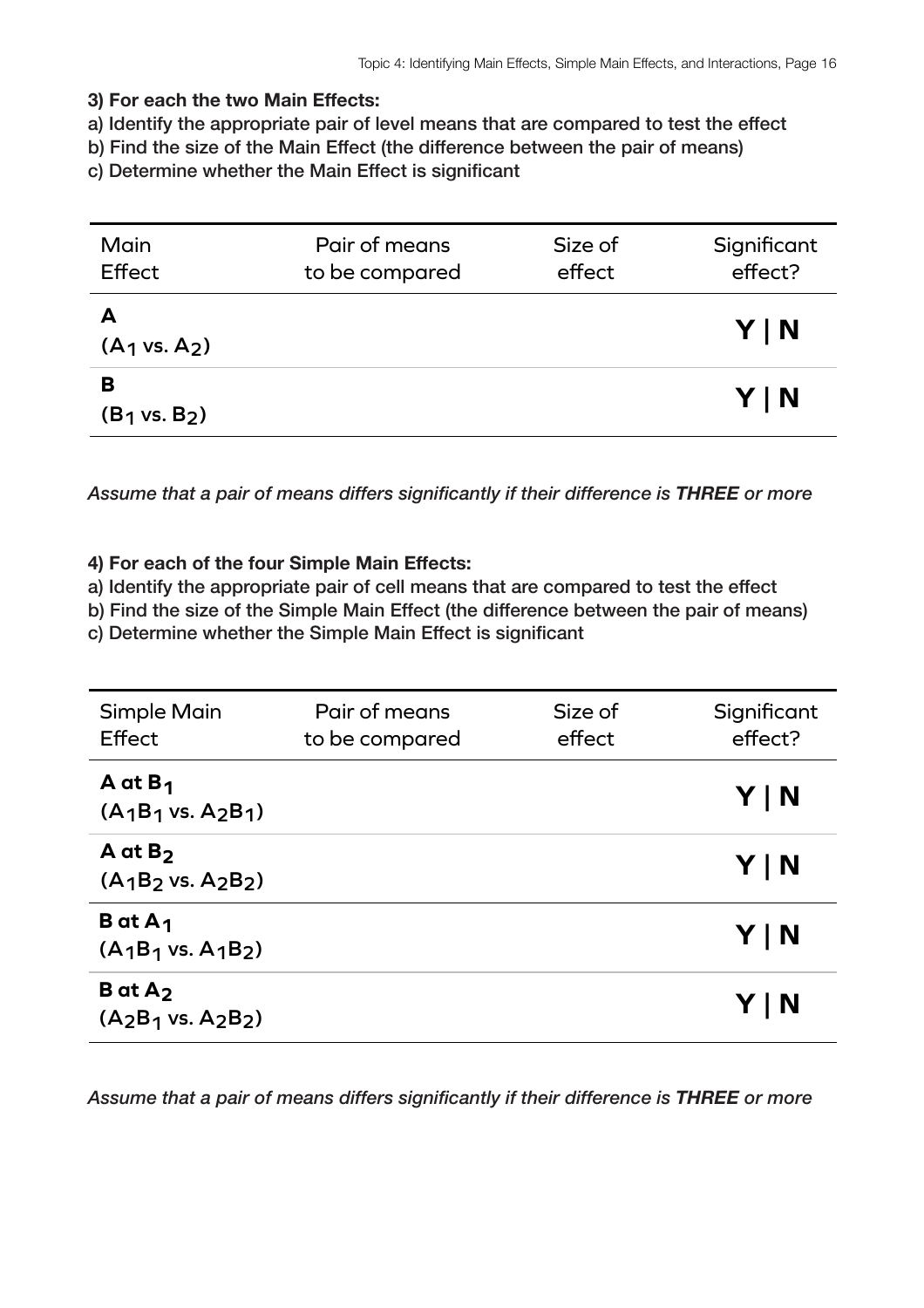- a) Both effects are *significant* and in the *same direction*, the sizes of the effects do not matter
- b) Both effects are *non-significant*, in which case the sizes and directions of the effects are irrelevant
- 5) Are any of the following pairs of effects in statistical agreement?

| a) Simple Main Effect of A at B <sub>1</sub> , Simple Main Effect of A at B <sub>2</sub> ? $\bigtriangleup \bigtriangledown$ |       |  |
|------------------------------------------------------------------------------------------------------------------------------|-------|--|
| b) Main effect of A, Simple Main Effect of A at B1                                                                           | A   D |  |
| c) Main effect of A, Simple Main Effect of A at B2                                                                           | A   D |  |

- d) Do any of your answers for (a) to (c) above imply a significant interaction?  $\mathbf{Y} \mid \mathbf{N}$
- 6) Are any of the following pairs of effects in statistical agreement?

| a) Simple Main Effect of B at A <sub>1</sub> , Simple Main Effect of B at A <sub>2</sub> ? $\mathbf{A} \mid \mathbf{D}$ |       |  |
|-------------------------------------------------------------------------------------------------------------------------|-------|--|
| b) Main effect of B, Simple Main Effect of B at A1                                                                      | A   D |  |
| c) Main effect of B, Simple Main Effect of B at A2                                                                      | A   D |  |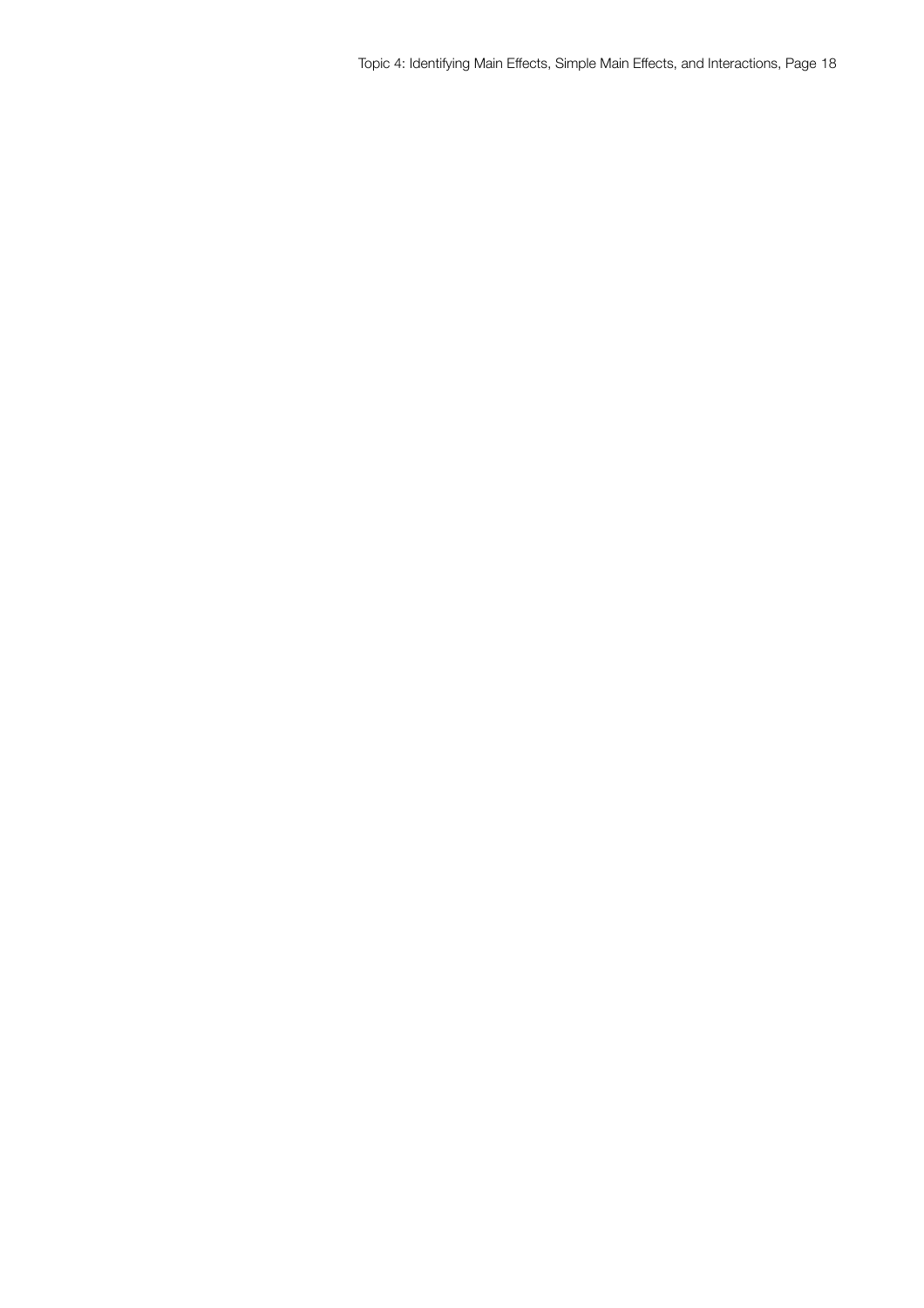

# **E) Consider the following interaction plot**

# **1) Identify the value of each of the four cell means from the graph above**

| $A_1B_1$ cell mean: | $A_2B_1$ cell mean: |
|---------------------|---------------------|
| $A_1B_2$ cell mean: | $A_2B_2$ cell mean: |

## **2) For each of the level means:**

a) Identify the pair of cell mean numerical values that comprise its components

| Level<br>mean  | Comprising<br>cell means | Value of<br>mean | Level<br>mean  | Comprising<br>cell means | Value of<br>mean |
|----------------|--------------------------|------------------|----------------|--------------------------|------------------|
| А1             |                          |                  | B <sub>1</sub> |                          |                  |
| A <sub>2</sub> |                          |                  | B <sub>2</sub> |                          |                  |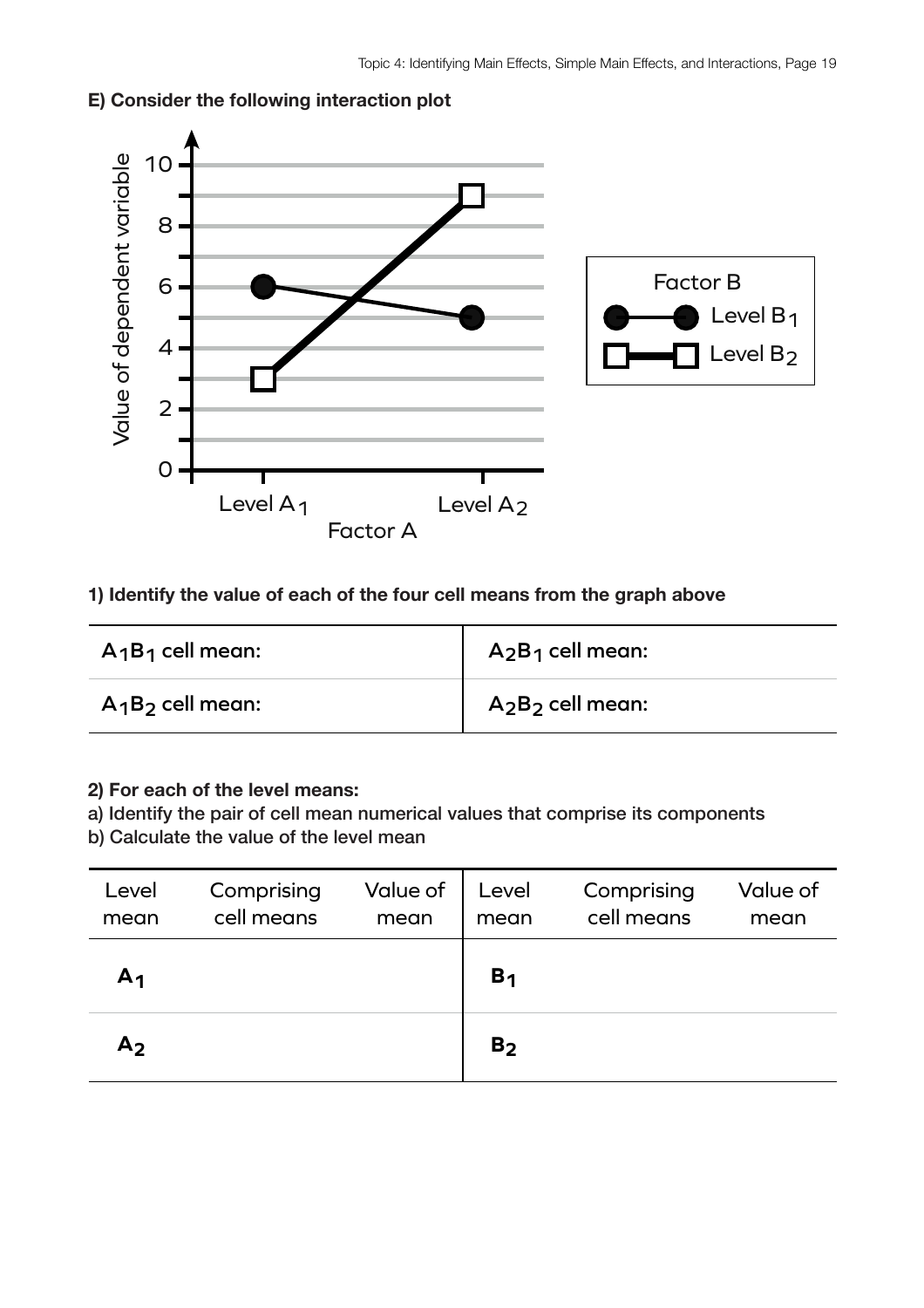a) Identify the appropriate pair of level means that are compared to test the effect

b) Find the size of the Main Effect (the difference between the pair of means)

c) Determine whether the Main Effect is significant

| Main<br>Effect                | Pair of means<br>to be compared | Size of<br>effect | Significant<br>effect? |
|-------------------------------|---------------------------------|-------------------|------------------------|
| A<br>$(A_1 \text{ vs. } A_2)$ |                                 |                   | YIN                    |
| в<br>$(B_1 \text{ vs. } B_2)$ |                                 |                   | YIN                    |

*Assume that a pair of means differs significantly if their difference is THREE or more*

### **4) For each of the four Simple Main Effects:**

a) Identify the appropriate pair of cell means that are compared to test the effect

b) Find the size of the Simple Main Effect (the difference between the pair of means)

c) Determine whether the Simple Main Effect is significant

| <b>Simple Main</b><br>Effect                        | Pair of means<br>to be compared | Size of<br>effect | Significant<br>effect? |
|-----------------------------------------------------|---------------------------------|-------------------|------------------------|
| A at $B_1$<br>$(A_1B_1 \text{ vs. } A_2B_1)$        |                                 |                   | Y   N                  |
| $A$ at $B_2$<br>$(A_1B_2 \text{ vs. } A_2B_2)$      |                                 |                   | Y   N                  |
| <b>B</b> at $A_1$<br>$(A_1B_1 \text{ vs. } A_1B_2)$ |                                 |                   | Y   N                  |
| $B$ at $A_2$<br>$(A_2B_1 \text{ vs. } A_2B_2)$      |                                 |                   | Y   N                  |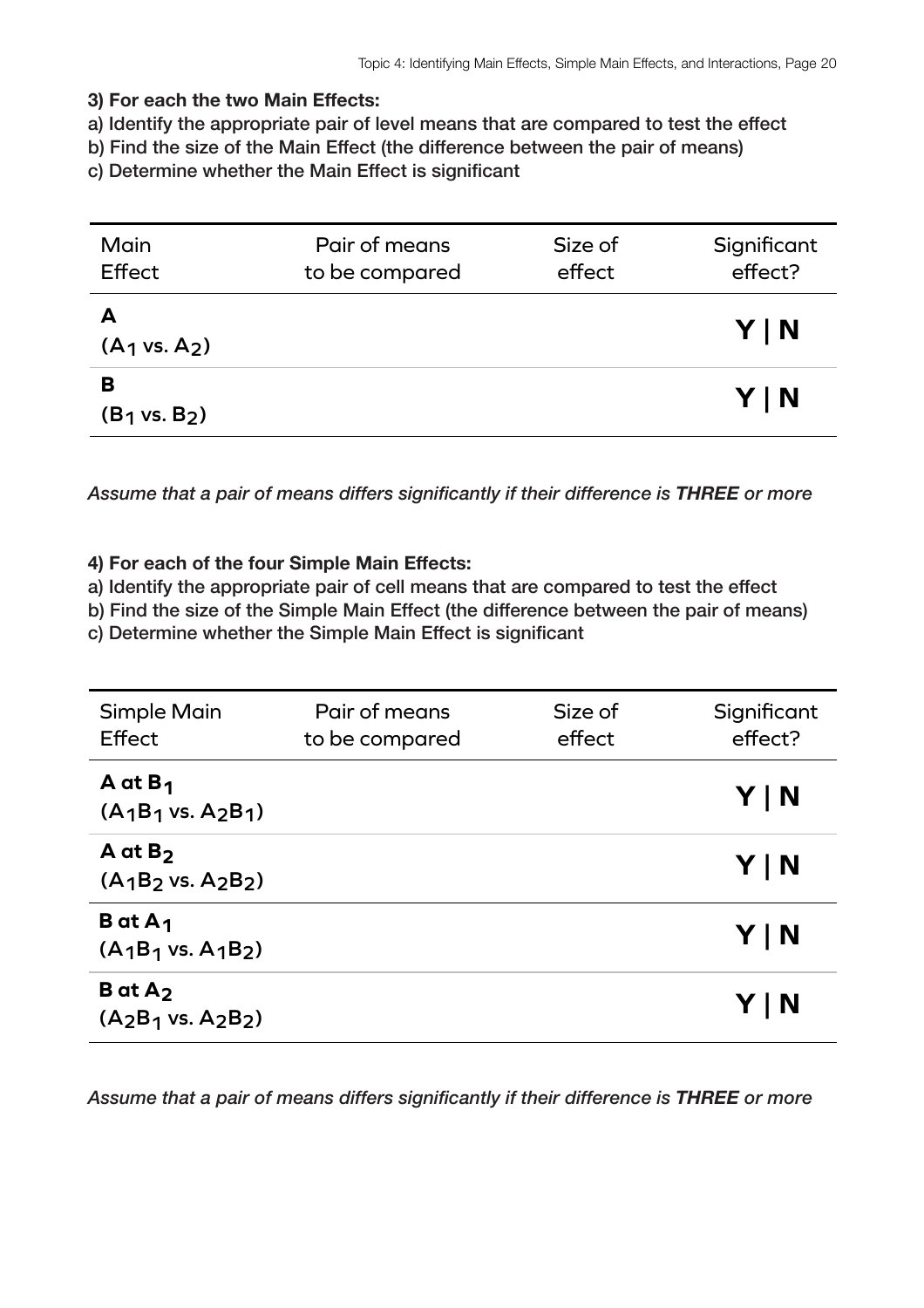- a) Both effects are *significant* and in the *same direction*, the sizes of the effects do not matter
- b) Both effects are *non-significant*, in which case the sizes and directions of the effects are irrelevant
- 5) Are any of the following pairs of effects in statistical agreement?

| a) Simple Main Effect of A at B <sub>1</sub> , Simple Main Effect of A at B <sub>2</sub> ? $\bigtriangleup \bigtriangledown$ |       |  |
|------------------------------------------------------------------------------------------------------------------------------|-------|--|
| b) Main effect of A, Simple Main Effect of A at B1                                                                           | A   D |  |
| c) Main effect of A, Simple Main Effect of A at B2                                                                           | A   D |  |

- d) Do any of your answers for (a) to (c) above imply a significant interaction?  $\mathbf{Y} \mid \mathbf{N}$
- 6) Are any of the following pairs of effects in statistical agreement?

| a) Simple Main Effect of B at A <sub>1</sub> , Simple Main Effect of B at A <sub>2</sub> ? $\mathbf{A} \mid \mathbf{D}$ |       |  |
|-------------------------------------------------------------------------------------------------------------------------|-------|--|
| b) Main effect of B, Simple Main Effect of B at A1                                                                      | A   D |  |
| c) Main effect of B, Simple Main Effect of B at A2                                                                      | A   D |  |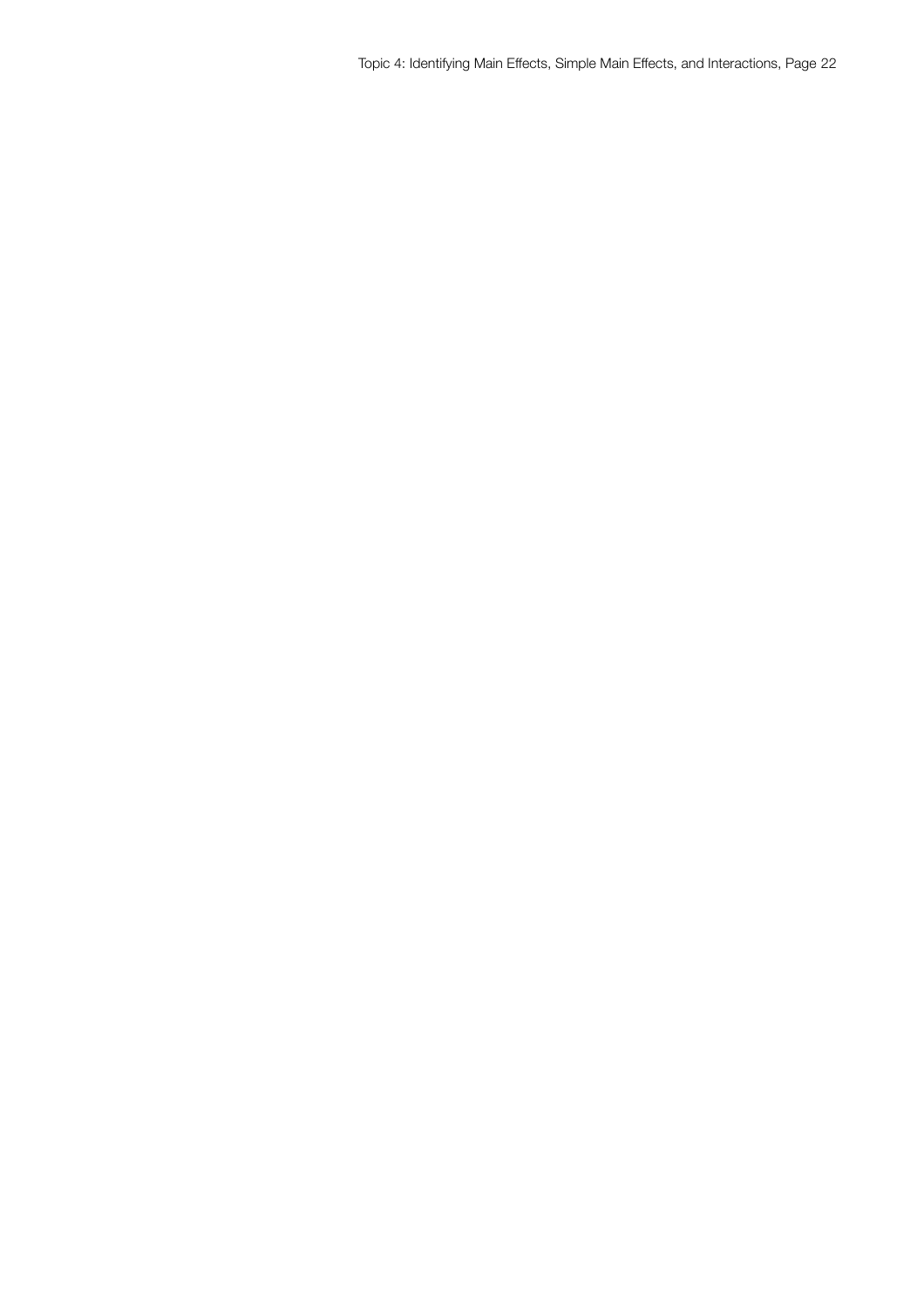

# **F) Consider the following interaction plot**

# **1) Identify the value of each of the four cell means from the graph above**

| $A_1B_1$ cell mean: | $A_2B_1$ cell mean: |
|---------------------|---------------------|
| $A_1B_2$ cell mean: | $A_2B_2$ cell mean: |

### **2) For each of the level means:**

a) Identify the pair of cell mean numerical values that comprise its components

| Level<br>mean  | Comprising<br>cell means | Value of<br>mean | Level<br>mean  | Comprising<br>cell means | Value of<br>mean |
|----------------|--------------------------|------------------|----------------|--------------------------|------------------|
| А1             |                          |                  | B <sub>1</sub> |                          |                  |
| A <sub>2</sub> |                          |                  | B <sub>2</sub> |                          |                  |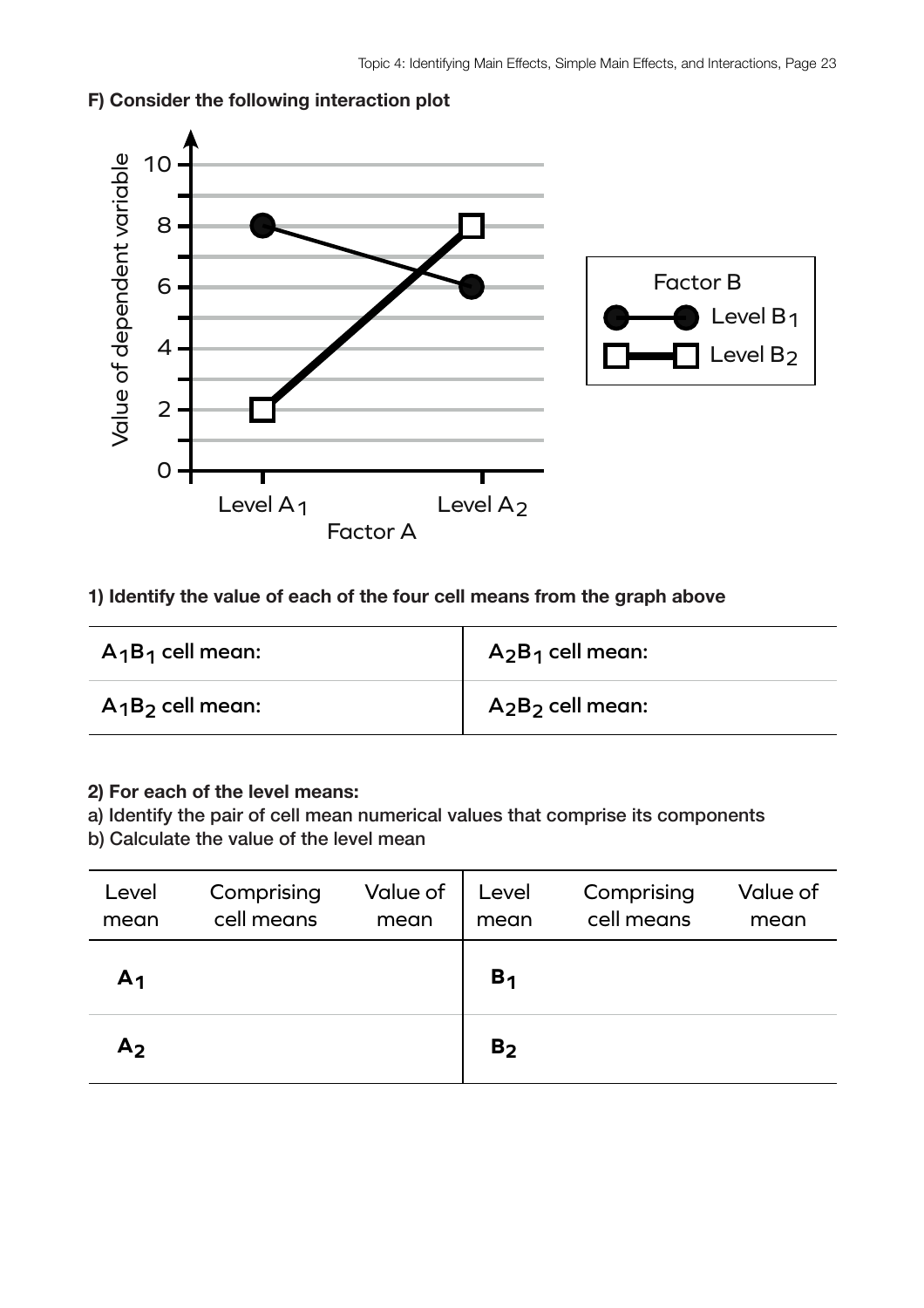a) Identify the appropriate pair of level means that are compared to test the effect

b) Find the size of the Main Effect (the difference between the pair of means)

c) Determine whether the Main Effect is significant

| Main<br>Effect                | Pair of means<br>to be compared | Size of<br>effect | Significant<br>effect? |
|-------------------------------|---------------------------------|-------------------|------------------------|
| $(A_1 \text{ vs. } A_2)$      |                                 |                   | YIN                    |
| в<br>$(B_1 \text{ vs. } B_2)$ |                                 |                   | YIN                    |

*Assume that a pair of means differs significantly if their difference is THREE or more*

### **4) For each of the four Simple Main Effects:**

a) Identify the appropriate pair of cell means that are compared to test the effect

b) Find the size of the Simple Main Effect (the difference between the pair of means)

c) Determine whether the Simple Main Effect is significant

| <b>Simple Main</b><br>Effect                        | Pair of means<br>to be compared | Size of<br>effect | Significant<br>effect? |
|-----------------------------------------------------|---------------------------------|-------------------|------------------------|
| A at $B_1$<br>$(A_1B_1 \text{ vs. } A_2B_1)$        |                                 |                   | Y   N                  |
| $A$ at $B_2$<br>$(A_1B_2 \text{ vs. } A_2B_2)$      |                                 |                   | Y   N                  |
| <b>B</b> at $A_1$<br>$(A_1B_1 \text{ vs. } A_1B_2)$ |                                 |                   | Y   N                  |
| $B$ at $A_2$<br>$(A_2B_1 \text{ vs. } A_2B_2)$      |                                 |                   | Y   N                  |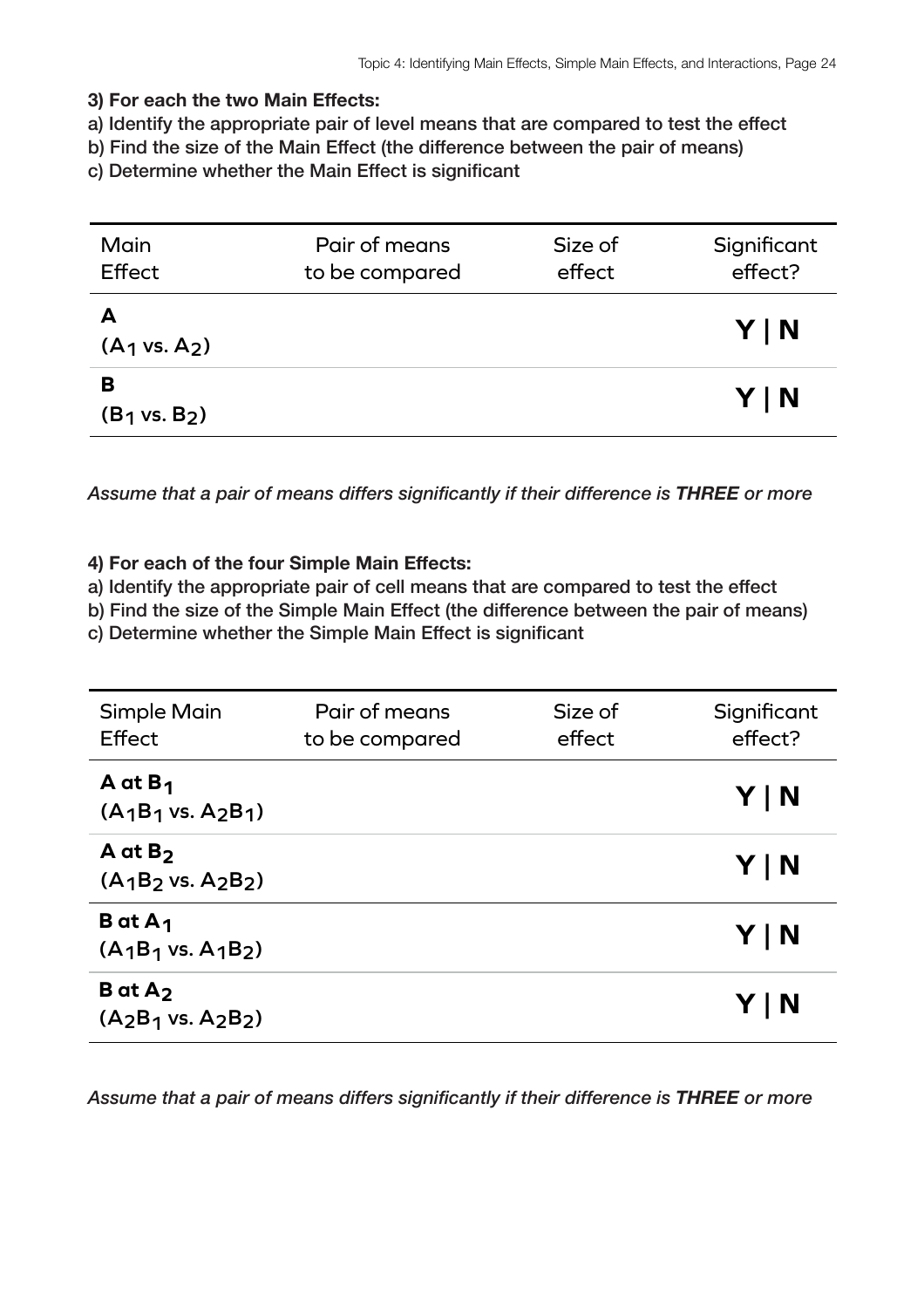- a) Both effects are *significant* and in the *same direction*, the sizes of the effects do not matter
- b) Both effects are *non-significant*, in which case the sizes and directions of the effects are irrelevant
- 5) Are any of the following pairs of effects in statistical agreement?

| a) Simple Main Effect of A at B <sub>1</sub> , Simple Main Effect of A at B <sub>2</sub> ? $\bigtriangleup \bigtriangledown$ |       |  |
|------------------------------------------------------------------------------------------------------------------------------|-------|--|
| b) Main effect of A, Simple Main Effect of A at B1                                                                           | A   D |  |
| c) Main effect of A, Simple Main Effect of A at B2                                                                           | A   D |  |

- d) Do any of your answers for (a) to (c) above imply a significant interaction?  $\mathbf{Y} \mid \mathbf{N}$
- 6) Are any of the following pairs of effects in statistical agreement?

| a) Simple Main Effect of B at A <sub>1</sub> , Simple Main Effect of B at A <sub>2</sub> ? $\mathbf{A} \mid \mathbf{D}$ |       |  |
|-------------------------------------------------------------------------------------------------------------------------|-------|--|
| b) Main effect of B, Simple Main Effect of B at A1                                                                      | A   D |  |
| c) Main effect of B, Simple Main Effect of B at A2                                                                      | A   D |  |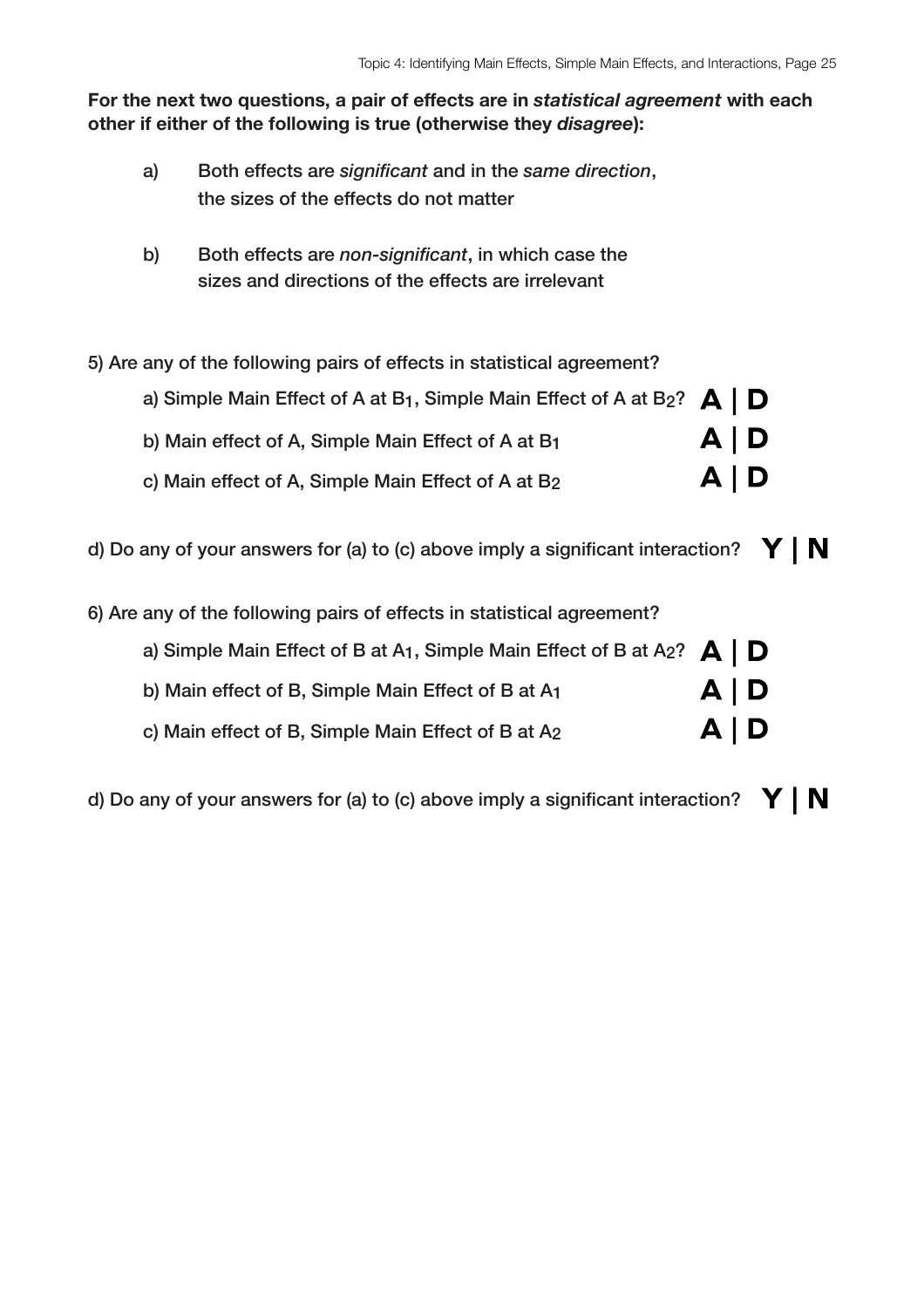

# **G) Consider the following interaction plot**

# **1) Identify the value of each of the four cell means from the graph above**

| $A_1B_1$ cell mean: | $A_2B_1$ cell mean: |
|---------------------|---------------------|
| $A_1B_2$ cell mean: | $A_2B_2$ cell mean: |

## **2) For each of the level means:**

a) Identify the pair of cell mean numerical values that comprise its components

| Level<br>mean  | Comprising<br>cell means | Value of<br>mean | Level<br>mean  | Comprising<br>cell means | Value of<br>mean |
|----------------|--------------------------|------------------|----------------|--------------------------|------------------|
| А1             |                          |                  | B <sub>1</sub> |                          |                  |
| A <sub>2</sub> |                          |                  | B <sub>2</sub> |                          |                  |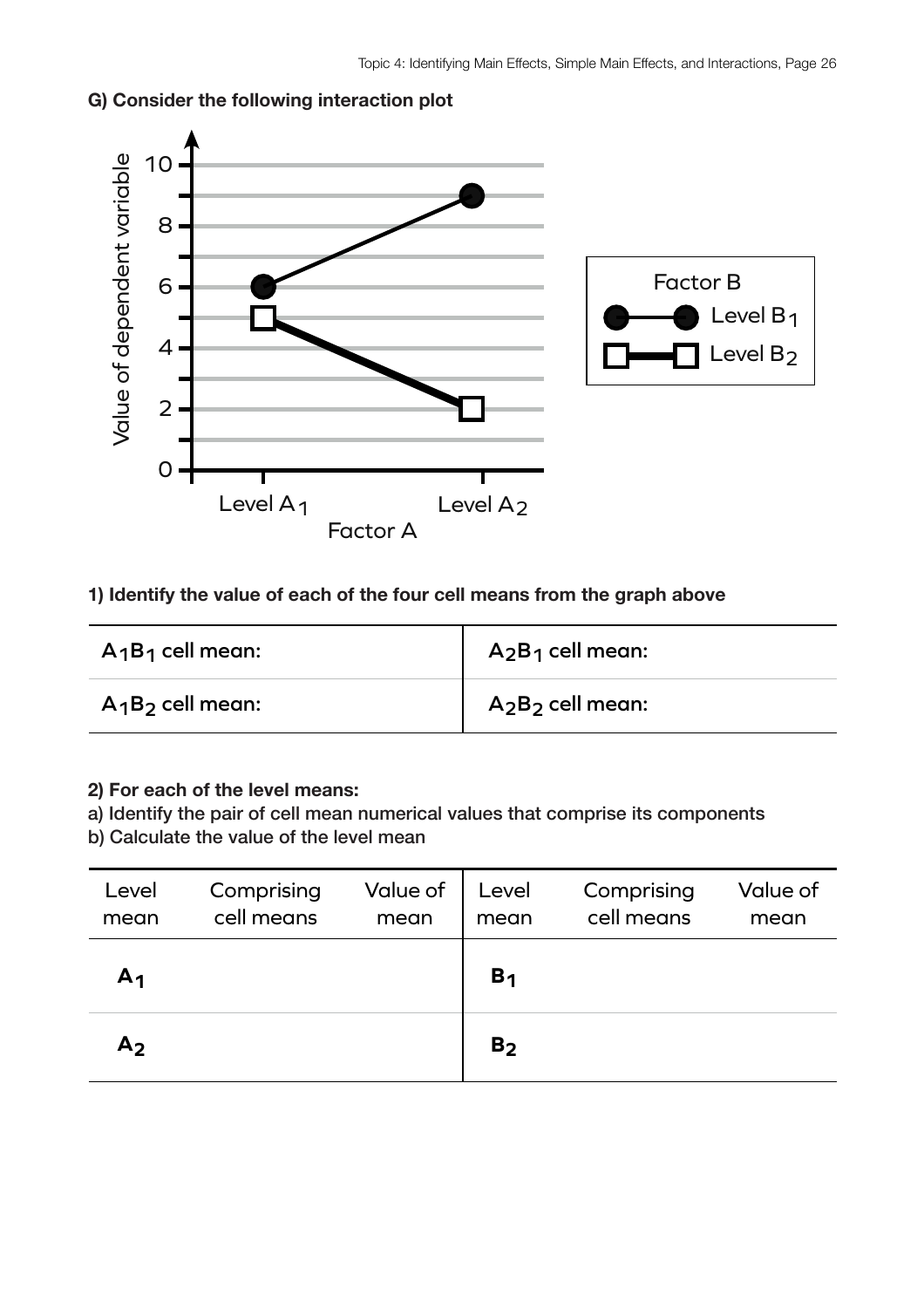a) Identify the appropriate pair of level means that are compared to test the effect

b) Find the size of the Main Effect (the difference between the pair of means)

c) Determine whether the Main Effect is significant

| Main<br>Effect                | Pair of means<br>to be compared | Size of<br>effect | Significant<br>effect? |
|-------------------------------|---------------------------------|-------------------|------------------------|
| А<br>$(A_1 \text{ vs. } A_2)$ |                                 |                   | YIN                    |
| в<br>$(B_1 \text{ vs. } B_2)$ |                                 |                   | YIN                    |

*Assume that a pair of means differs significantly if their difference is THREE or more*

### **4) For each of the four Simple Main Effects:**

a) Identify the appropriate pair of cell means that are compared to test the effect

b) Find the size of the Simple Main Effect (the difference between the pair of means)

c) Determine whether the Simple Main Effect is significant

| <b>Simple Main</b><br>Effect                        | Pair of means<br>to be compared | Size of<br>effect | Significant<br>effect? |
|-----------------------------------------------------|---------------------------------|-------------------|------------------------|
| A at $B_1$<br>$(A_1B_1 \text{ vs. } A_2B_1)$        |                                 |                   | Y   N                  |
| $A$ at $B2$<br>$(A_1B_2 \text{ vs. } A_2B_2)$       |                                 |                   | Y   N                  |
| <b>B</b> at $A_1$<br>$(A_1B_1 \text{ vs. } A_1B_2)$ |                                 |                   | Y   N                  |
| $B$ at $A_2$<br>$(A_2B_1 \text{ vs. } A_2B_2)$      |                                 |                   | Y   N                  |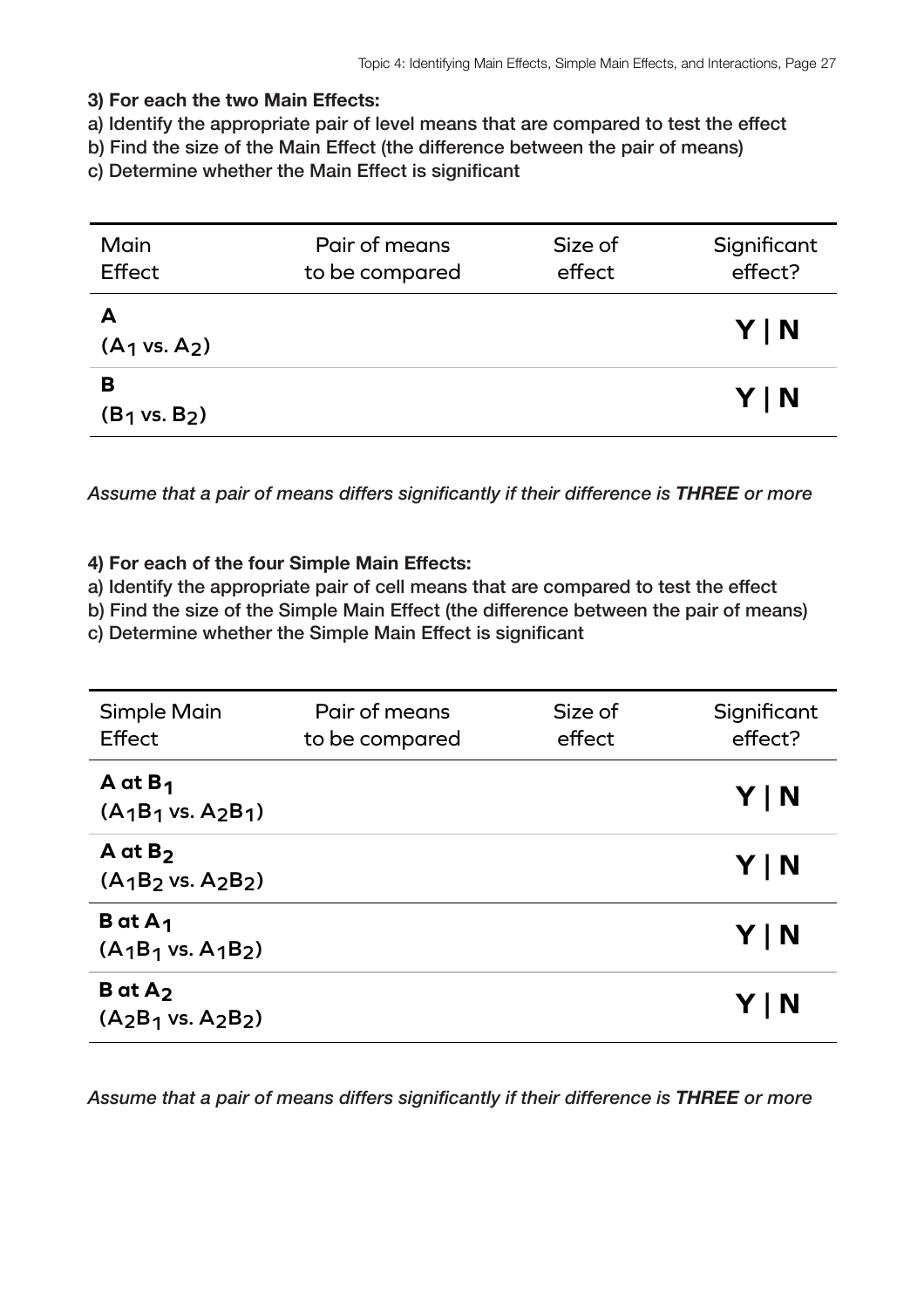- a) Both effects are *significant* and in the *same direction*, the sizes of the effects do not matter
- b) Both effects are *non-significant*, in which case the sizes and directions of the effects are irrelevant
- 5) Are any of the following pairs of effects in statistical agreement?

| a) Simple Main Effect of A at B <sub>1</sub> , Simple Main Effect of A at B <sub>2</sub> ? $\bigtriangleup \bigtriangledown$ |       |  |
|------------------------------------------------------------------------------------------------------------------------------|-------|--|
| b) Main effect of A, Simple Main Effect of A at B1                                                                           | A   D |  |
| c) Main effect of A, Simple Main Effect of A at B2                                                                           | A   D |  |

- d) Do any of your answers for (a) to (c) above imply a significant interaction?  $\mathbf{Y} \mid \mathbf{N}$
- 6) Are any of the following pairs of effects in statistical agreement?

| a) Simple Main Effect of B at A <sub>1</sub> , Simple Main Effect of B at A <sub>2</sub> ? $\mathbf{A} \mid \mathbf{D}$ |       |  |
|-------------------------------------------------------------------------------------------------------------------------|-------|--|
| b) Main effect of B, Simple Main Effect of B at A1                                                                      | A   D |  |
| c) Main effect of B, Simple Main Effect of B at A2                                                                      | A   D |  |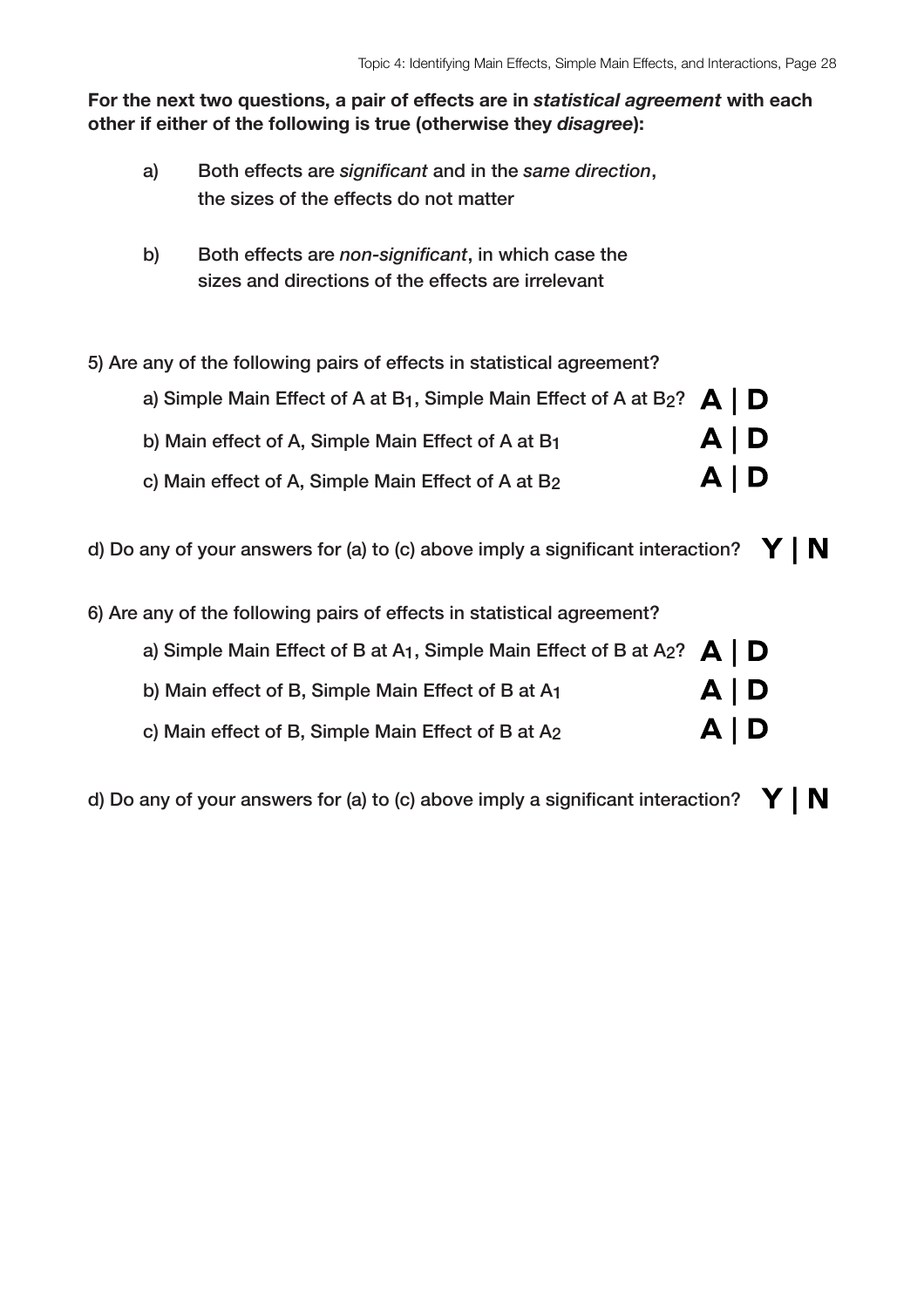

# **H) Consider the following interaction plot**

# **1) Identify the value of each of the four cell means from the graph above**

| $A_1B_1$ cell mean: | $A_2B_1$ cell mean: |
|---------------------|---------------------|
| $A_1B_2$ cell mean: | $A_2B_2$ cell mean: |

## **2) For each of the level means:**

a) Identify the pair of cell mean numerical values that comprise its components

| Level<br>mean  | Comprising<br>cell means | Value of<br>mean | Level<br>mean  | Comprising<br>cell means | Value of<br>mean |
|----------------|--------------------------|------------------|----------------|--------------------------|------------------|
| A <sub>1</sub> |                          |                  | B <sub>1</sub> |                          |                  |
| A <sub>2</sub> |                          |                  | B <sub>2</sub> |                          |                  |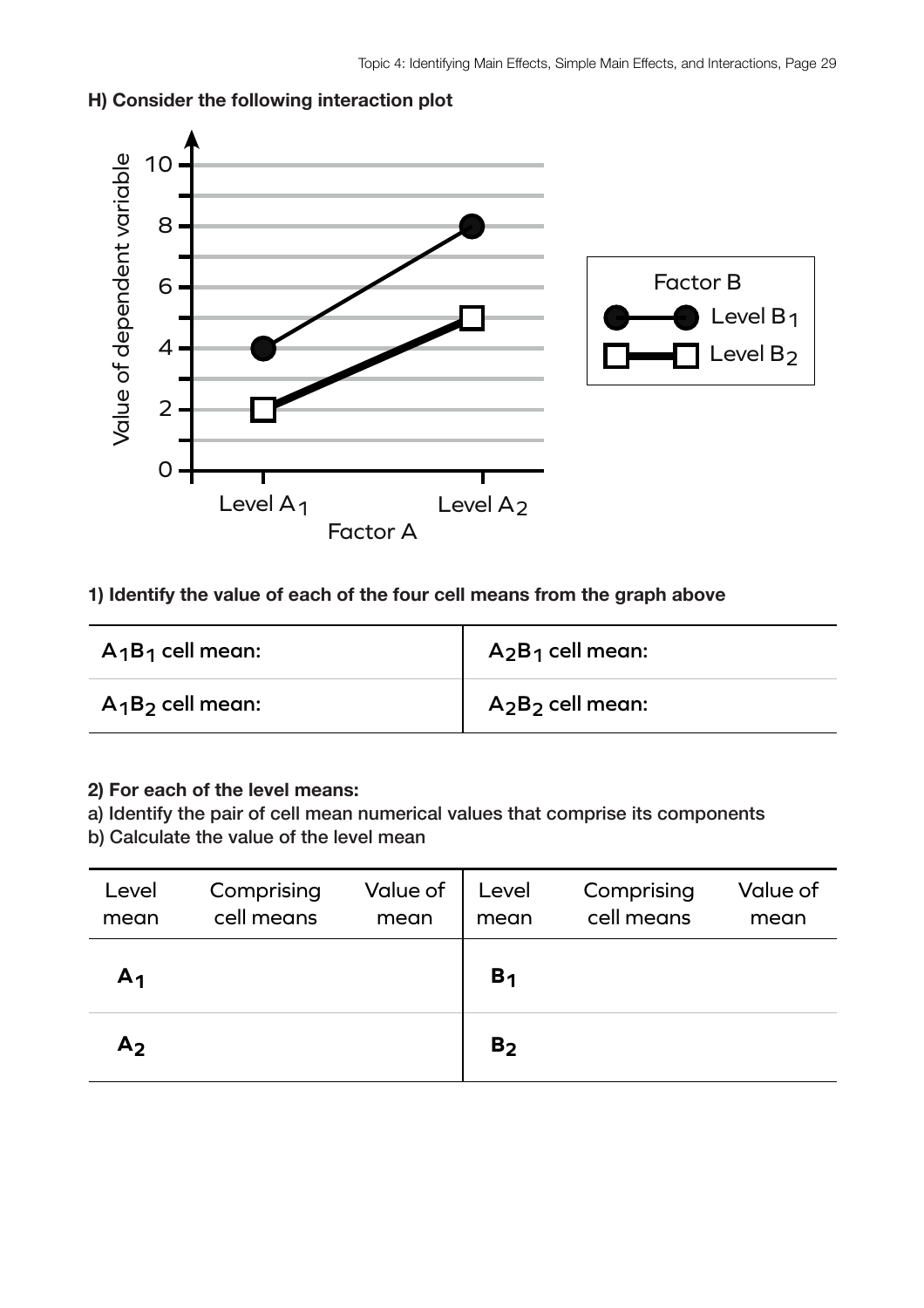a) Identify the appropriate pair of level means that are compared to test the effect

b) Find the size of the Main Effect (the difference between the pair of means)

c) Determine whether the Main Effect is significant

| Main<br>Effect                | Pair of means<br>to be compared | Size of<br>effect | Significant<br>effect? |
|-------------------------------|---------------------------------|-------------------|------------------------|
| A<br>$(A_1 \text{ vs. } A_2)$ |                                 |                   | YIN                    |
| в<br>$(B_1 \text{ vs. } B_2)$ |                                 |                   | YIN                    |

*Assume that a pair of means differs significantly if their difference is THREE or more*

### **4) For each of the four Simple Main Effects:**

a) Identify the appropriate pair of cell means that are compared to test the effect

b) Find the size of the Simple Main Effect (the difference between the pair of means)

c) Determine whether the Simple Main Effect is significant

| <b>Simple Main</b><br>Effect                        | Pair of means<br>to be compared | Size of<br>effect | Significant<br>effect? |
|-----------------------------------------------------|---------------------------------|-------------------|------------------------|
| A at $B_1$<br>$(A_1B_1 \text{ vs. } A_2B_1)$        |                                 |                   | Y   N                  |
| $A$ at $B_2$<br>$(A_1B_2 \text{ vs. } A_2B_2)$      |                                 |                   | Y   N                  |
| <b>B</b> at $A_1$<br>$(A_1B_1 \text{ vs. } A_1B_2)$ |                                 |                   | Y   N                  |
| $B$ at $A_2$<br>$(A_2B_1 \text{ vs. } A_2B_2)$      |                                 |                   | Y   N                  |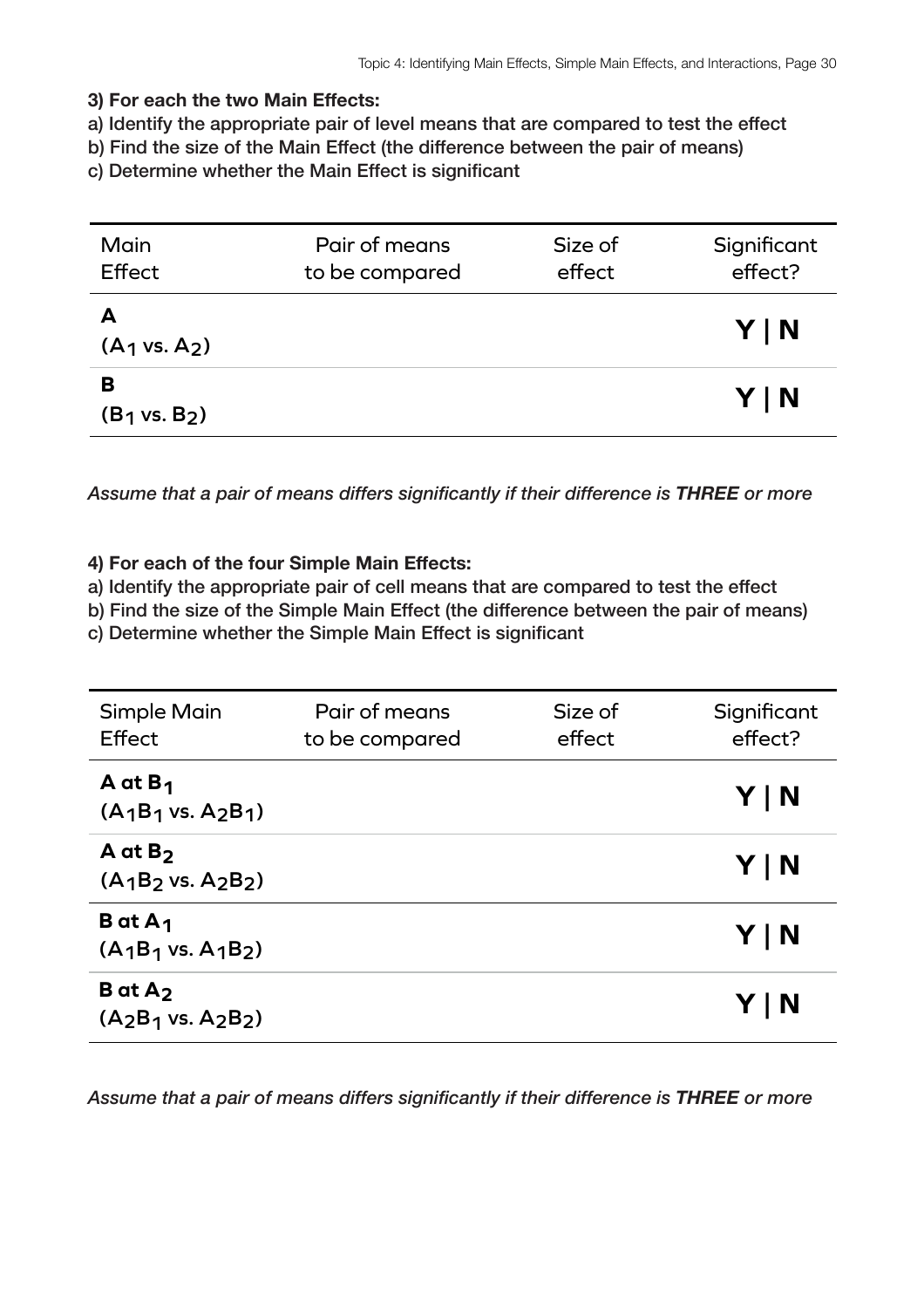- a) Both effects are *significant* and in the *same direction*, the sizes of the effects do not matter
- b) Both effects are *non-significant*, in which case the sizes and directions of the effects are irrelevant
- 5) Are any of the following pairs of effects in statistical agreement?

| a) Simple Main Effect of A at B <sub>1</sub> , Simple Main Effect of A at B <sub>2</sub> ? $\bigtriangleup \bigtriangledown$ |       |  |
|------------------------------------------------------------------------------------------------------------------------------|-------|--|
| b) Main effect of A, Simple Main Effect of A at B1                                                                           | A   D |  |
| c) Main effect of A, Simple Main Effect of A at B2                                                                           | A   D |  |

- d) Do any of your answers for (a) to (c) above imply a significant interaction?  $\mathbf{Y} \mid \mathbf{N}$
- 6) Are any of the following pairs of effects in statistical agreement?

| a) Simple Main Effect of B at A <sub>1</sub> , Simple Main Effect of B at A <sub>2</sub> ? $\mathbf{A} \mid \mathbf{D}$ |            |  |
|-------------------------------------------------------------------------------------------------------------------------|------------|--|
| b) Main effect of B, Simple Main Effect of B at A1                                                                      | A   D      |  |
| c) Main effect of B, Simple Main Effect of B at A2                                                                      | $A \mid D$ |  |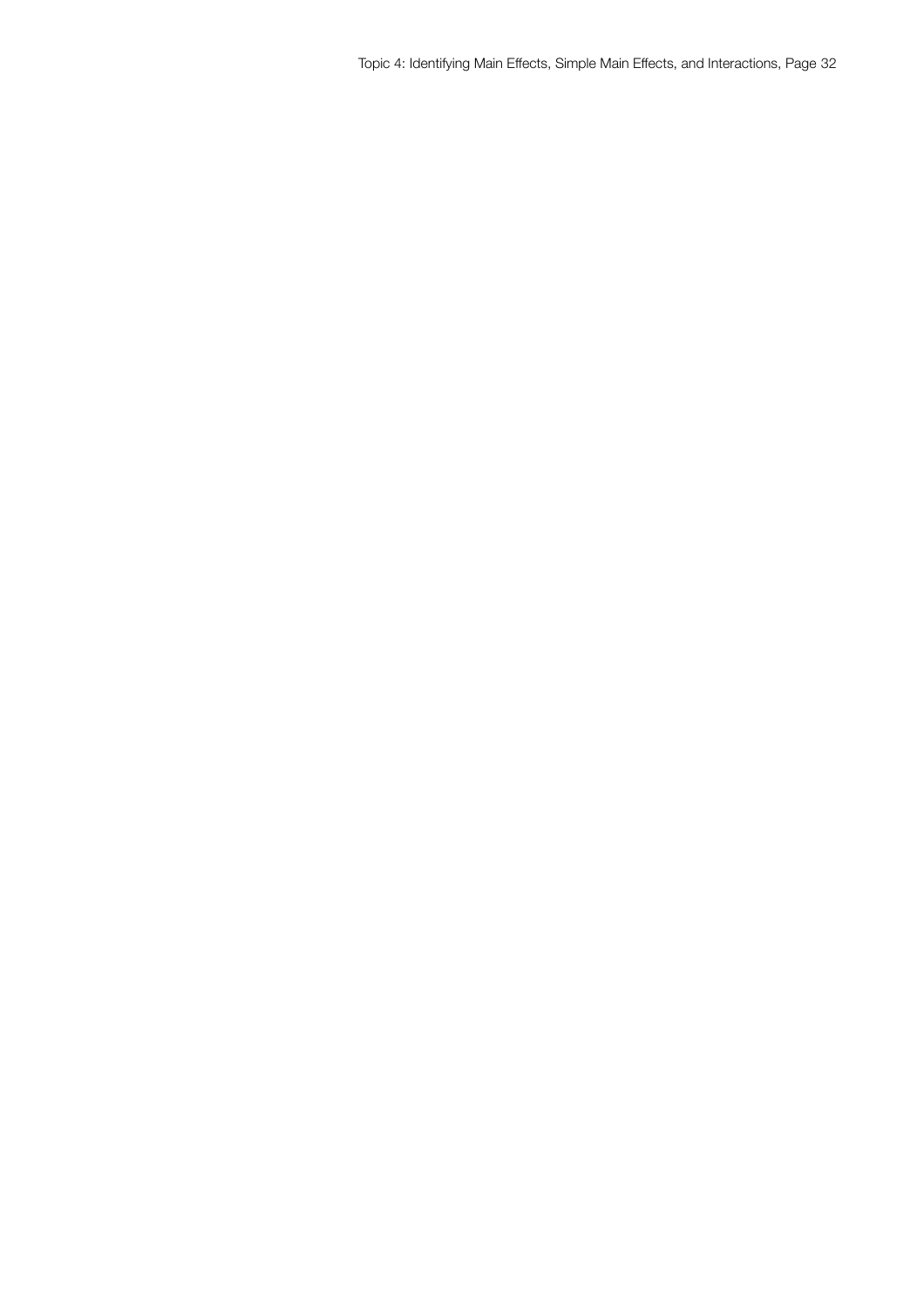# **Topic 4: Constructing Interactions**

Below are six empty graphs suitable for plotting means. Each graph represents a 2x2 factorial design. Right of each individual graph you are told which of Factor A, Factor B and the interaction should be significant.

For each graph, you should plot, as clearly as possible, four cell means that will match the pattern of significances specified. Where possible, avoid using examples from the lecture and classroom exercises. *Suggestion: work in pencil.*

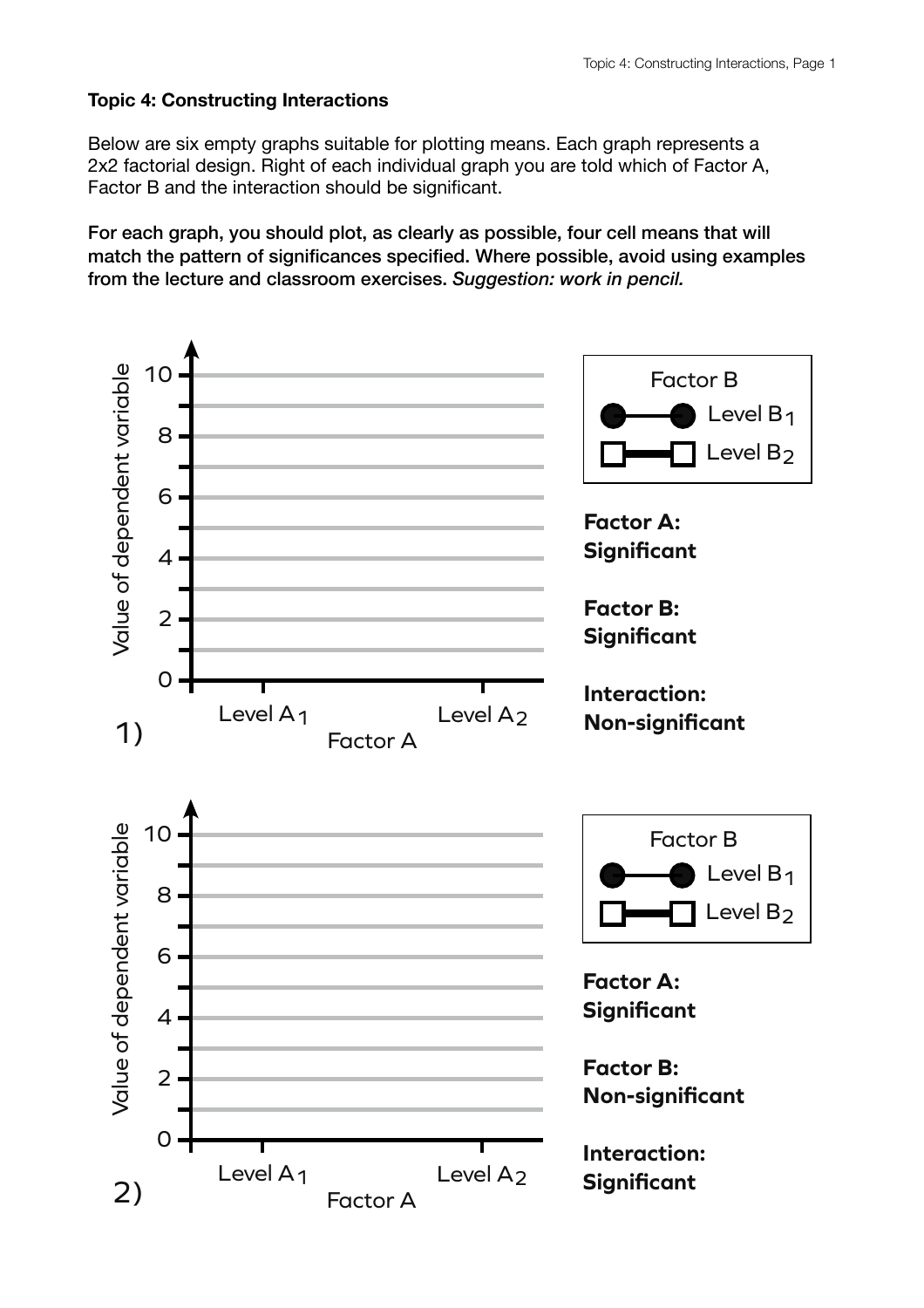